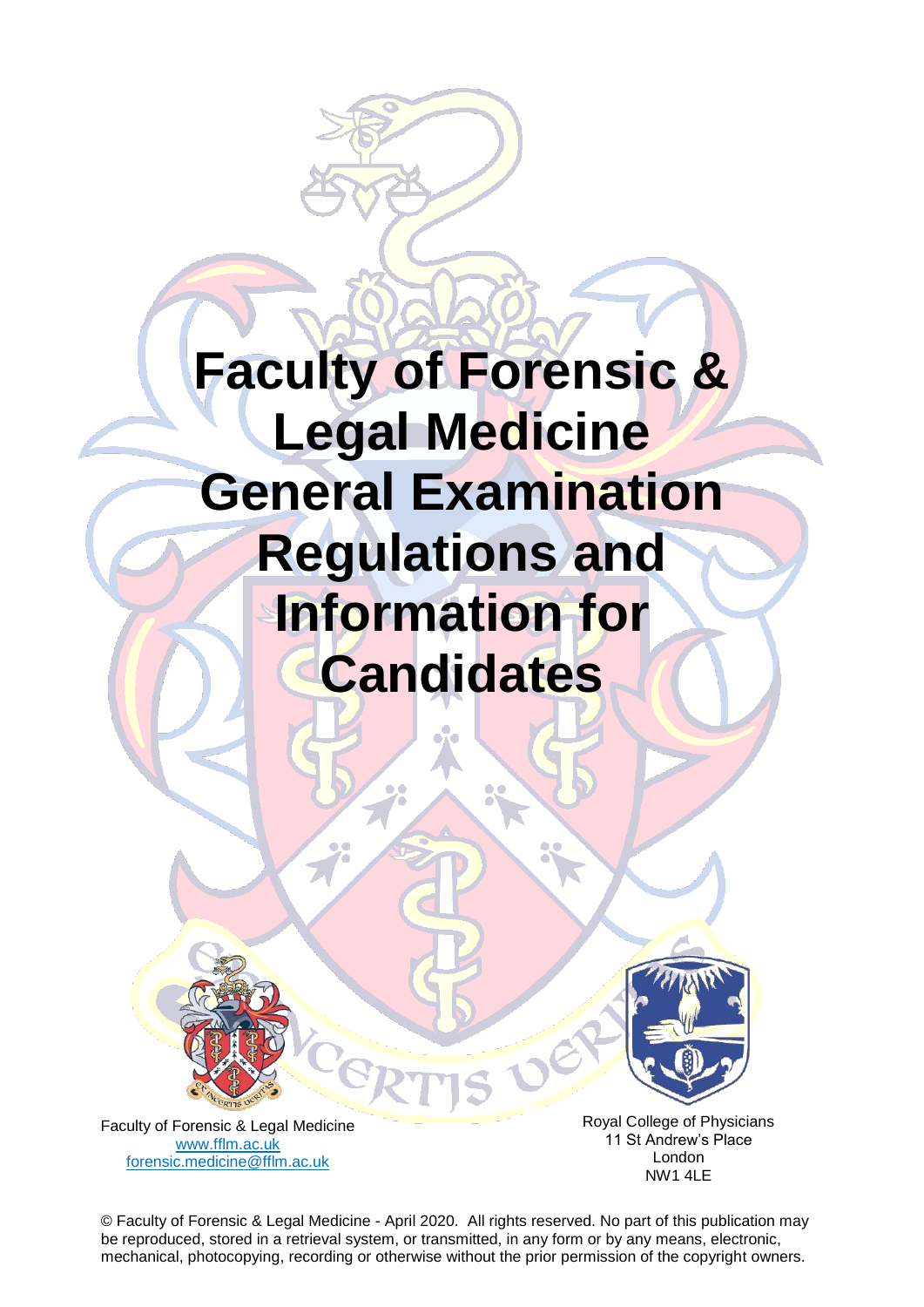## **Foreword**

The Faculty of Forensic & Legal Medicine (FFLM) Examination Regulations 2020 apply from 01 April 2021 and cover the MFFLM, DLM and LFFLM Examinations. This document supersedes any previous version.

#### **Notice of future amendments to the Regulations**

The FFLM examinations will continue to change to reflect developments in forensic and legal medicine. While every attempt has been made to ensure that this document is accurate, further changes may be implemented over time.

Candidates should refer to the [Exams page](http://www.fflm.ac.uk/exams) of the FFLM website for the most up-to-date information, where any such changes will be detailed. In addition, wherever changes are made, notices will be issued indicating the nature of these changes. In order that candidates are fully briefed about the status of any proposed changes, they are advised to read these notices along with this publication.

### **Contact Details**

Administrative Office Faculty of Forensic & Legal Medicine www.fflm.ac.uk [forensic.medicine@fflm.ac.uk](mailto:forensic.medicine@fflm.ac.uk)

Royal College of Physicians 11 St Andrew's Place London NW1 4LE (only use in exceptional circumstances)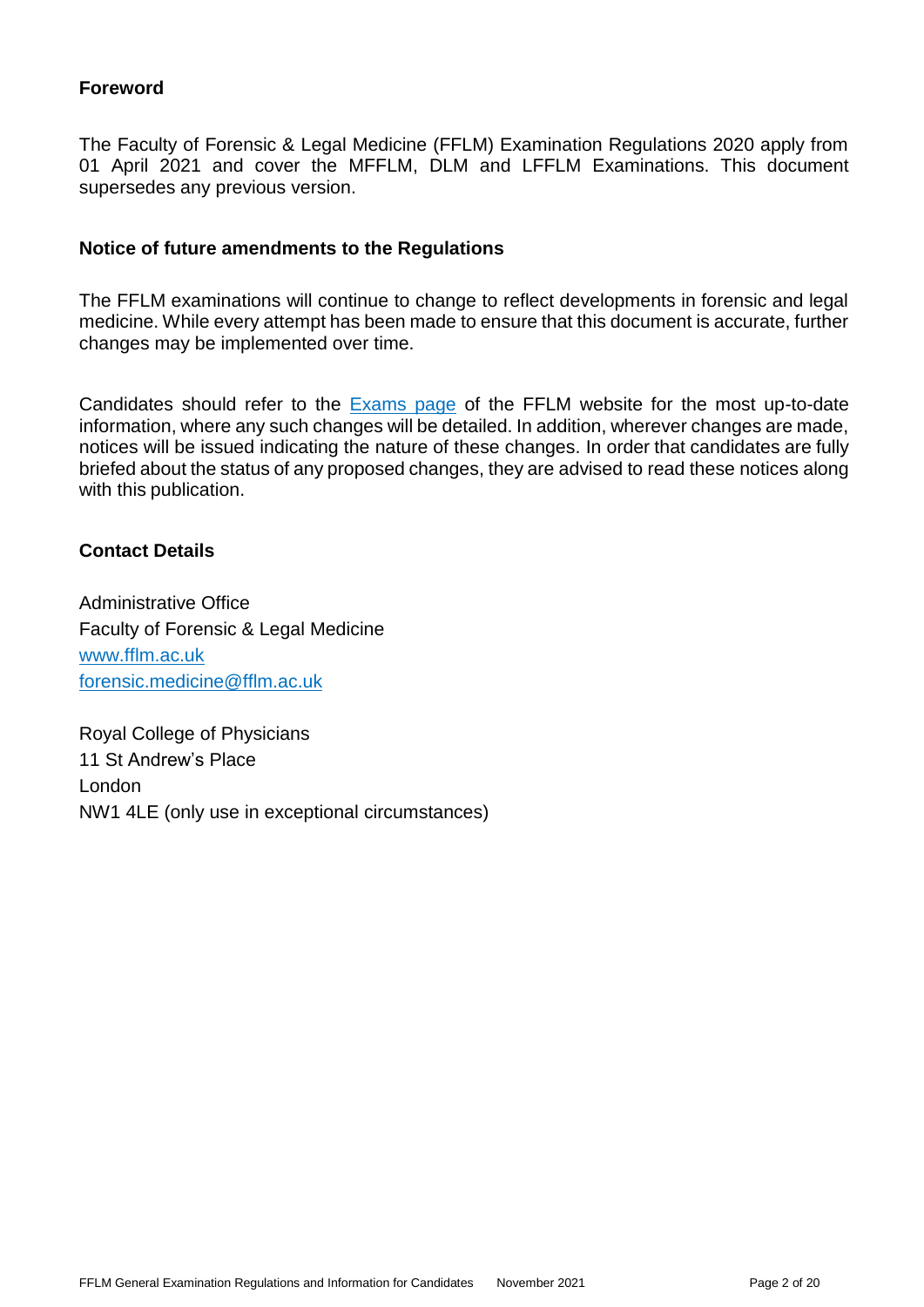## **Contents**

| 1. |                                                                         |
|----|-------------------------------------------------------------------------|
| 2. |                                                                         |
| 3. |                                                                         |
| 4. |                                                                         |
| 5. | Academic Framework: The Aims and Objectives of the FFLM examinations  6 |
| 6. |                                                                         |
| 7. |                                                                         |
| 8. |                                                                         |
| 9. |                                                                         |
|    |                                                                         |
|    |                                                                         |
|    |                                                                         |
|    |                                                                         |
|    |                                                                         |
|    |                                                                         |
|    |                                                                         |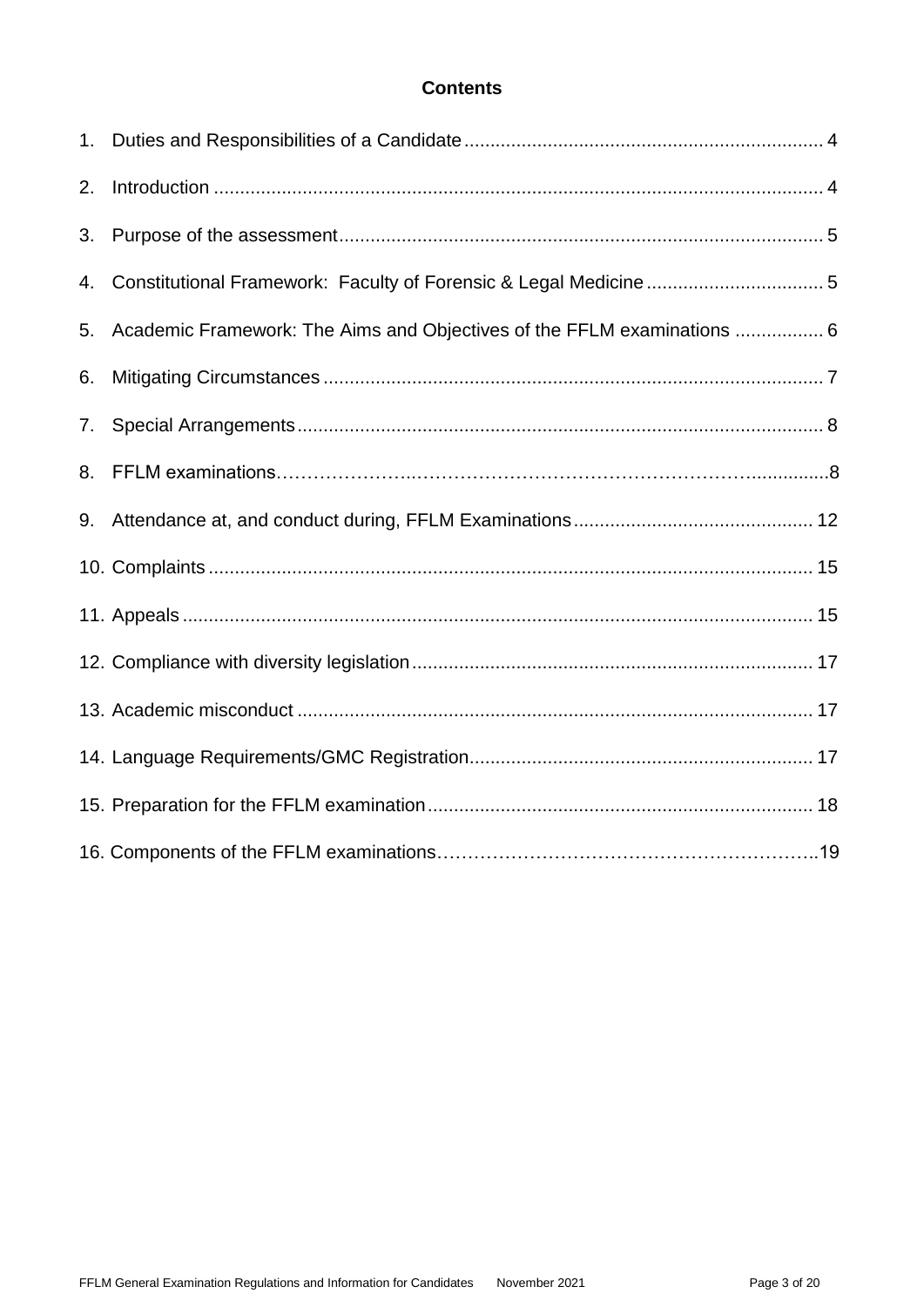The following Regulations apply to candidates entering any FFLM examination.

## **1. Duties and Responsibilities of Candidates**

- 1.1. All candidates, who are Health Care Professionals, have a duty placed on them by their relevant regulatory professional body, such as the General Medical Council (GMC), General Dental Council (GDC), Nursing & Midwifery Council (NMC) or Health & Care Professions Council (HCPC), to be honest and trustworthy. Candidate performance in FFLM assessments is reviewed by faculty examiners who themselves have a duty to notify the relevant regulatory body (if applicable), if they have concerns. Misconduct before, during or after assessments or evidence of gross lack of competence may be referred to the relevant regulatory body and/or employer.
- 1.2. Other candidates also have a duty placed on them by their relevant regulatory professional body, to be honest and trustworthy. Candidate performance in FFLM assessments is reviewed by faculty examiners who themselves have a duty to notify the relevant regulatory body (if applicable), if they have concerns. Misconduct before, during or after assessments or evidence of gross lack of competence may be referred to the relevant regulatory body and/or employer.
- 1.3. Candidates whose registration with their regulatory body, (or its equivalent overseas) is subject to suspension, referral or any condition have an ongoing responsibility to provide the FFLM with full details in advance of sitting any component of the assessment.

#### **2. Introduction**

- 2.1 Purpose of these Regulations These Regulations relate to the assessments undertaken by candidates, in the following examinations:
	- Membership of the Faculty of Forensic and Legal Medicine [\(MFFLM\)](https://fflm.ac.uk/exams/mfflm/) \*
	- Licentiate of the Faculty of Forensic and Legal Medicine (LFFLM) [SOM](https://fflm.ac.uk/exams/lfflmsom/) and [GFM](https://fflm.ac.uk/exams/lfflmgfm/) \*
	- Diploma of Legal Medicine [\(DLM\)](https://fflm.ac.uk/exams/dlm/) \*

And specific regulations can be found by the relevant links above \*

2.2 Date of publication

These are the current Regulations, they will change over time and previous versions archived. Candidates must ensure that they familiarise themselves with the Regulations current at the time they are applying for and taking the examination. The current version will always be downloadable from the [FFLM website.](http://www.fflm.ac.uk/exams) The FFLM will give appropriate advance notice of any change which may have a material effect on candidates to ensure that candidates are not disadvantaged as a result.

2.3 Data protection

The personal data and test data of examination candidates will be stored with the consent forms signed by candidates and processed by the FFLM in accordance with the current data protection legislation and regulations. Candidates wishing to exercise their data subject rights should contact the FFLM's Administration office by email: [forensic.medicine@fflm.ac.uk.](mailto:forensic.medicine@fflm.ac.uk)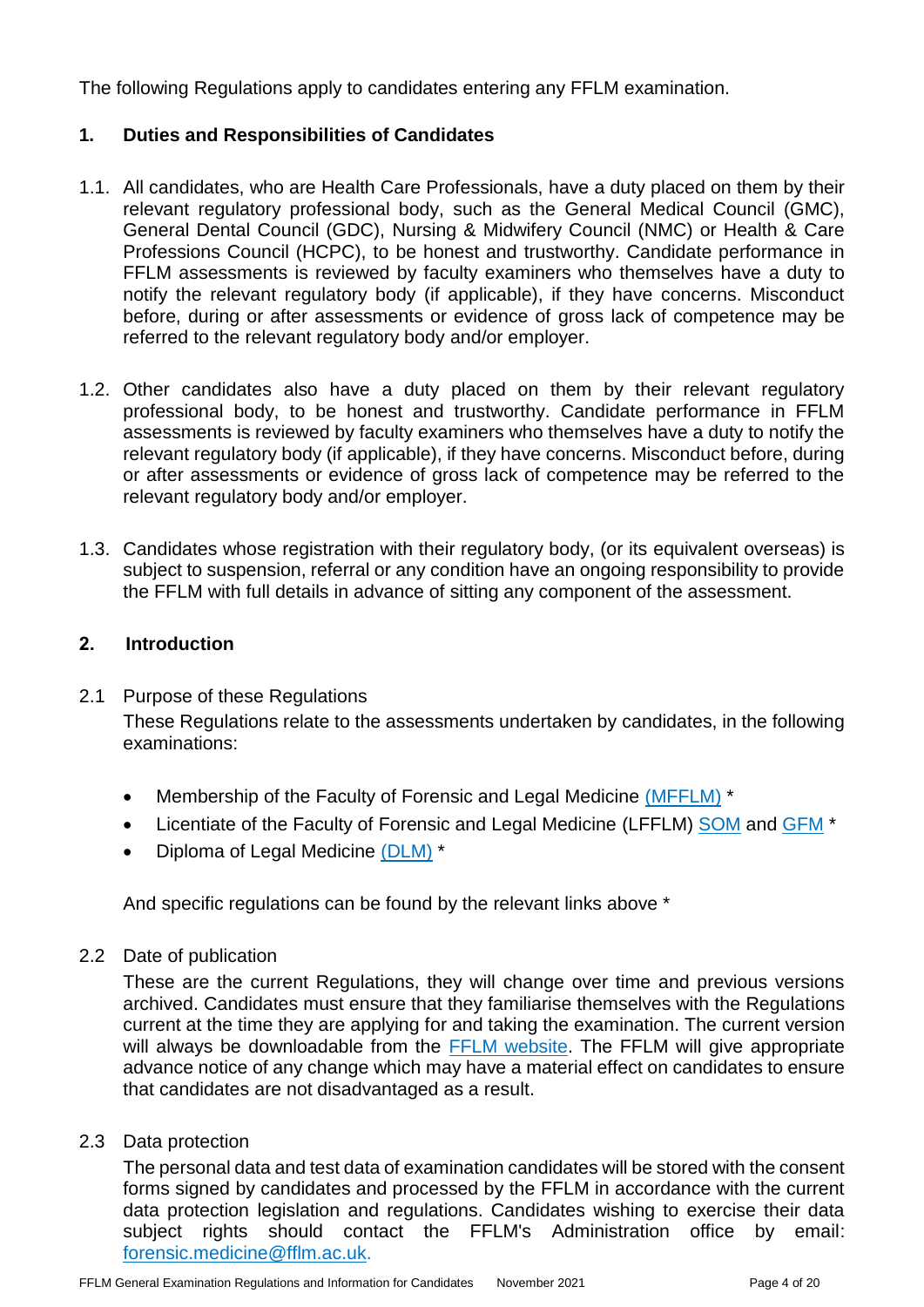# 2.4 Test security and copyright

Material relating to all FFLM examination assessments is confidential, protected by copyright and subject to non-disclosure requirements which candidates must observe. It must not be, disclosed to, or discussed with any unauthorised person in any circumstances, or by any medium, except with the express, written permission of the FFLM. Candidates who are found to have infringed these requirements will be penalised in accordance with the guidance on misconduct in these Regulations.

## **3. Purpose of the assessment**

- 3.1. Candidates must complete all components of the FFLM examinations in order to obtain a qualification of eligibility to become Members or Licentiates of the Faculty of Forensic & Legal Medicine.
- 3.2. A candidate who is in current forensic or medico/dentolegal practice and successfully completes the MFFLM or LFFLM examination may apply to be considered for the appropriate membership category of the FFLM.

# **4. Constitutional Framework: Faculty of Forensic & Legal Medicine**

- 4.1 The Faculty of Forensic & Legal Medicine has the power under Standing Orders:
	- 4.1.1 to set professional standards for admission to membership of the FFLM; and
	- 4.1.2 to conduct examinations and award the MFFLM, DLM and LFFLM qualifications and FFLM Membership and Licentiateship.

4.1.3 to allow candidates who obtain a pass of distinction in the DLM examination but who are not eligible to sit Part 2 of the MFFLM, to use the postnominal AFFLM(DLM) if and whilst they become Affiliate or Associate members of FFLM.

- 4.2 The Faculty of Forensic & Legal Medicine has the power to:
	- 4.2.1 determine the terms and conditions of entry to the MFFLM, DLM and LFFLM examinations. The Faculty of Forensic & Legal Medicine reserves the right to refuse admission to any part of these examinations.
	- 4.2.2 recognise appropriate periods of training, to fulfil the entry requirements of the MFFLM and LFFLM Part 2 examinations and reserves the right to determine when this training has been completed successfully by candidates.
- 4.3 To maintain the academic quality of its examinations, the Faculty of Forensic & Legal Medicine is responsible for:
	- 4.3.1 appointing examiners with appropriate qualifications and experience, who undertake ongoing training
	- 4.3.2 producing syllabuses for all examinations
	- 4.3.3 monitoring candidate performance
	- 4.3.4 monitoring examination performance
	- 4.3.5 and arranging suitable examination facilities.
- 4.4 In the exercise of these powers and responsibilities, the FFLM Faculty of Forensic & Legal Medicine will comply, and ensure compliance, with the requirements of relevant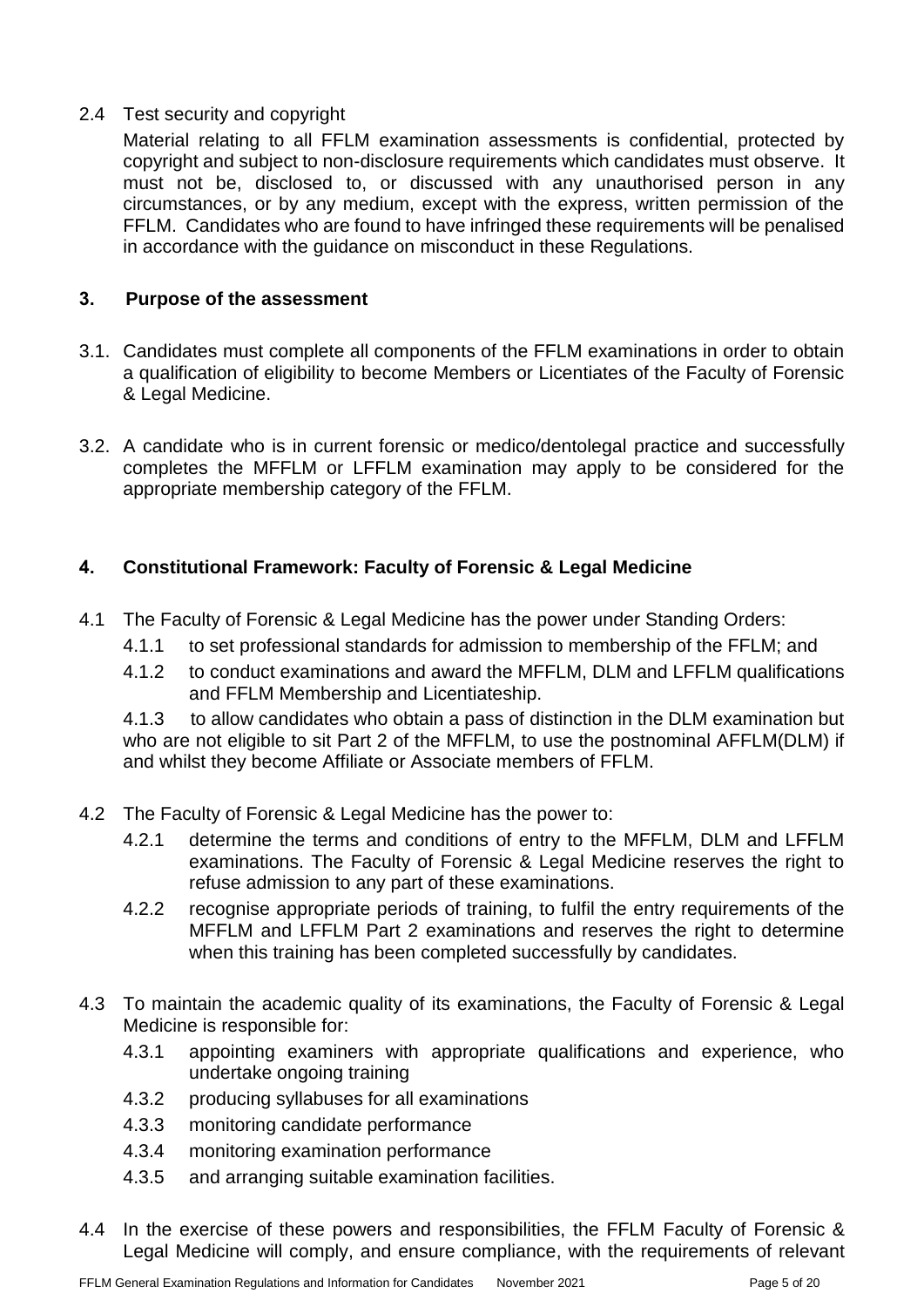legislation, for example, concerning equality and diversity, disability and data protection.

4.5 The FFLM Board believes that equality of opportunity is fundamental to the many and varied ways in which individuals become involved with the FFLM, either as members, members of staff and Officers, as advisors from the medical profession, as members of the FFLM's committees or as healthcare professionals in training and examination candidates. Accordingly, it warmly welcomes, and actively seeks to recruit, contributors and applicants from as diverse a population as possible, regardless of race, religion, ethnic origin, disability, age, gender or sexual orientation.

### **5. Academic Framework: The Aims and Objectives of the FFLM examinations**

- 5.1 It is the aspiration of the FFLM that its examinations will be an essential/mandatory requirement in the overall education and continuing professional development of candidates working or interested in forensic and legal medicine, in the United Kingdom.
- 5.2 It is hoped that the appropriate FFLM clinical examinations will become a mandatory requirement for physicians and other healthcare professionals (HCPs) wishing to pursue a career in clinical forensic and legal medicine in the United Kingdom.
- 5.3 The FFLM examinations will play an important role in the international arena of postgraduate medical education. It will provide a professional standard against which successful candidates working outside the United Kingdom can measure their level of attainment. It may also be used by educationalists in other countries in respect of their local postgraduate assessments.

#### 5.4 Aim

The aim of the MFFLM and LFFLM examinations is to provide an objective assessment of the candidate's knowledge and, where assessed, the skills and attitudes in forensic and legal medicine to enable them to practise as independent practitioners within the specialty of forensic and legal medicine. The aim of the DLM examination is to demonstrate those persons who have a detailed knowledge of the specialty of legal medicine in the United Kingdom. Each examination will have its own specific aim.

### 5.5 Objectives

- 5.5.1 The MFFLM and LFFLM examinations evaluate the professional knowledge and competence of medical and dental graduates and other healthcare professionals who have completed three years of forensic/legal training (within the previous five years).
- 5.5.2 The standard of the various parts of the examination will reflect the development in the knowledge, skills and attitudes which can be expected during training, and is in keeping with the principle of lifelong learning.

#### 5.6 Assessment methodology

The FFLM examinations includes questions and, where appropriate, other modes of assessment, which require an understanding of the legal framework that underpins medicine in general and that of forensic and legal medicine in particular. Candidates will also have to demonstrate particular expertise in their chosen sub-specialties in Medico-Legal Medicine and/or General Forensic Medicine and/or Sexual Offence Medicine.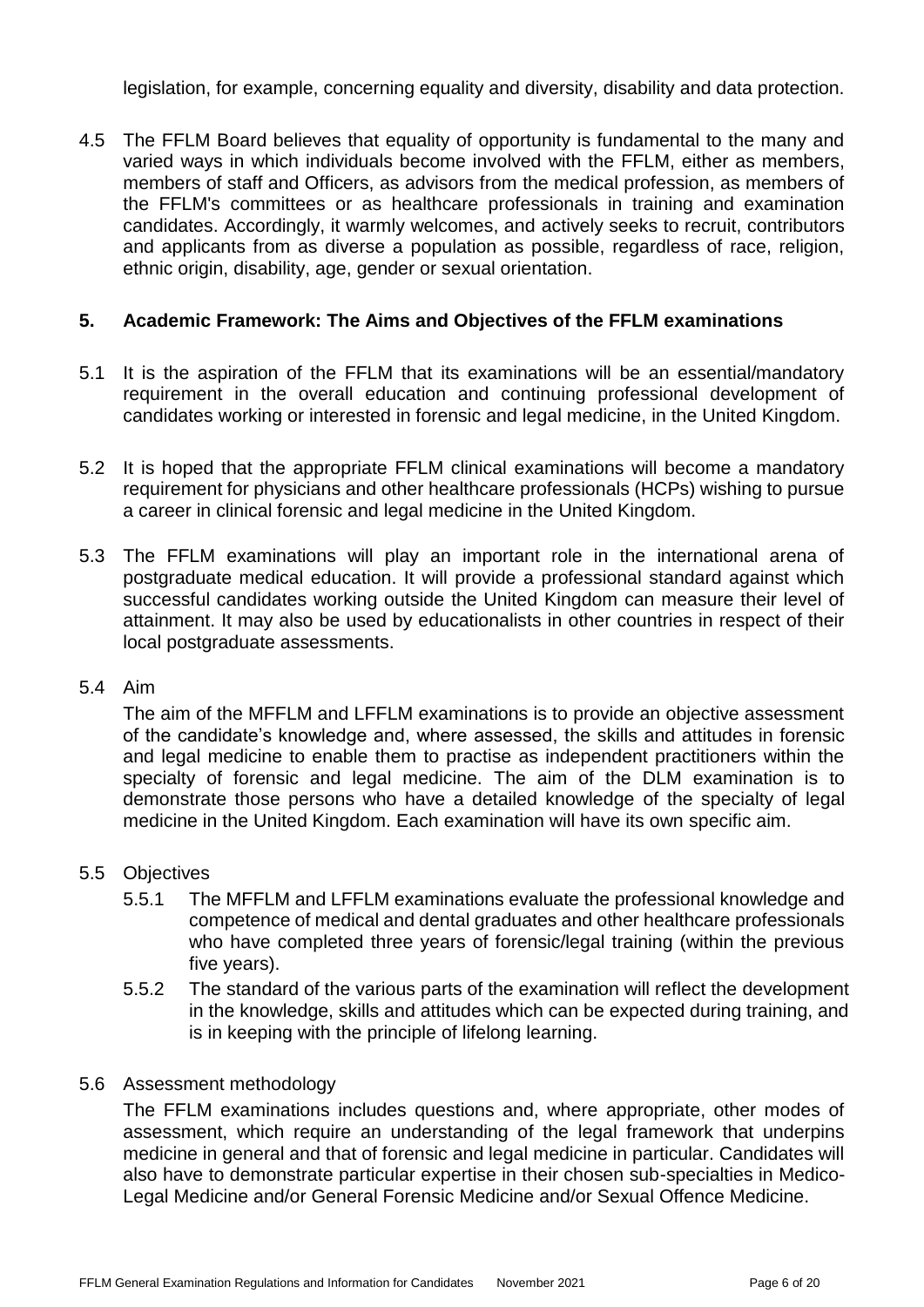## **6. Mitigating Circumstances**

- 6.1 Mitigating circumstances will **not** result in additional marks being awarded. However, candidates who report mitigating circumstances that are accepted by the FFLM may, under the following Regulations, have the fees for a re-sit waived, and/or be assisted in taking a re-sit.
- 6.2 The FFLM would normally expect a candidate who believed that their performance was likely to be affected by mitigating circumstances arising **before** an assessment to withdraw from that sitting and re-sit at a later date.
- 6.3 Where mitigating circumstances arise **during** an assessment, which the candidate believes are having a material, detrimental effect on performance, the candidate would normally be expected to withdraw from the sitting and re-sit at a later date.
- 6.4 If a candidate decides to proceed with an assessment, despite believing that mitigating circumstances are having an effect on performance, then the mitigating circumstances must be reported to the invigilator who will complete a contemporaneous record, which will be signed by the candidate. Candidates reporting mitigating circumstances during an assessment will not normally be allowed any additional time to complete an assessment unless an error of process on the part of the FFLM or test centre has denied them the full time to complete the assessment.
- 6.5 All reports of mitigating circumstances should be submitted to the FFLM's Administration Office as soon as the circumstances arise or as soon as possible thereafter and no later than 48 hours after the assessment takes place. The only exception is where the candidate was unaware of the mitigating circumstances at the time of the assessment. An email giving written evidence of the mitigating circumstances must be provided to the FFLM.
- 6.6 Mitigating circumstances for reasons of illness must be stated in an email and evidenced in the form of a medical certificate, whose scanned copy can be sent electronically.
- 6.7 Where mitigating circumstances arise that affect all candidates the invigilator supervising the assessment will be responsible for deciding what action to take and will provide a written report to the Chief Examiner.
- 6.8 No report of mitigating circumstances, submitted after the publication of results, will be considered unless the candidate can provide compelling and independent evidence verifying their inability, for whatever reason, to make the FFLM aware of them at an earlier stage.
- 6.9 All reports of mitigating circumstances will be considered by the Chief Examiner or a nominated deputy, who may consult others as they see fit. Records of any mitigating circumstances submitted in respect of other assessments may be used to inform the decision-making process.
- 6.10 If an application for mitigating circumstances is refused, the candidate may complain to the Faculty using the complaints procedure contained in these Regulations.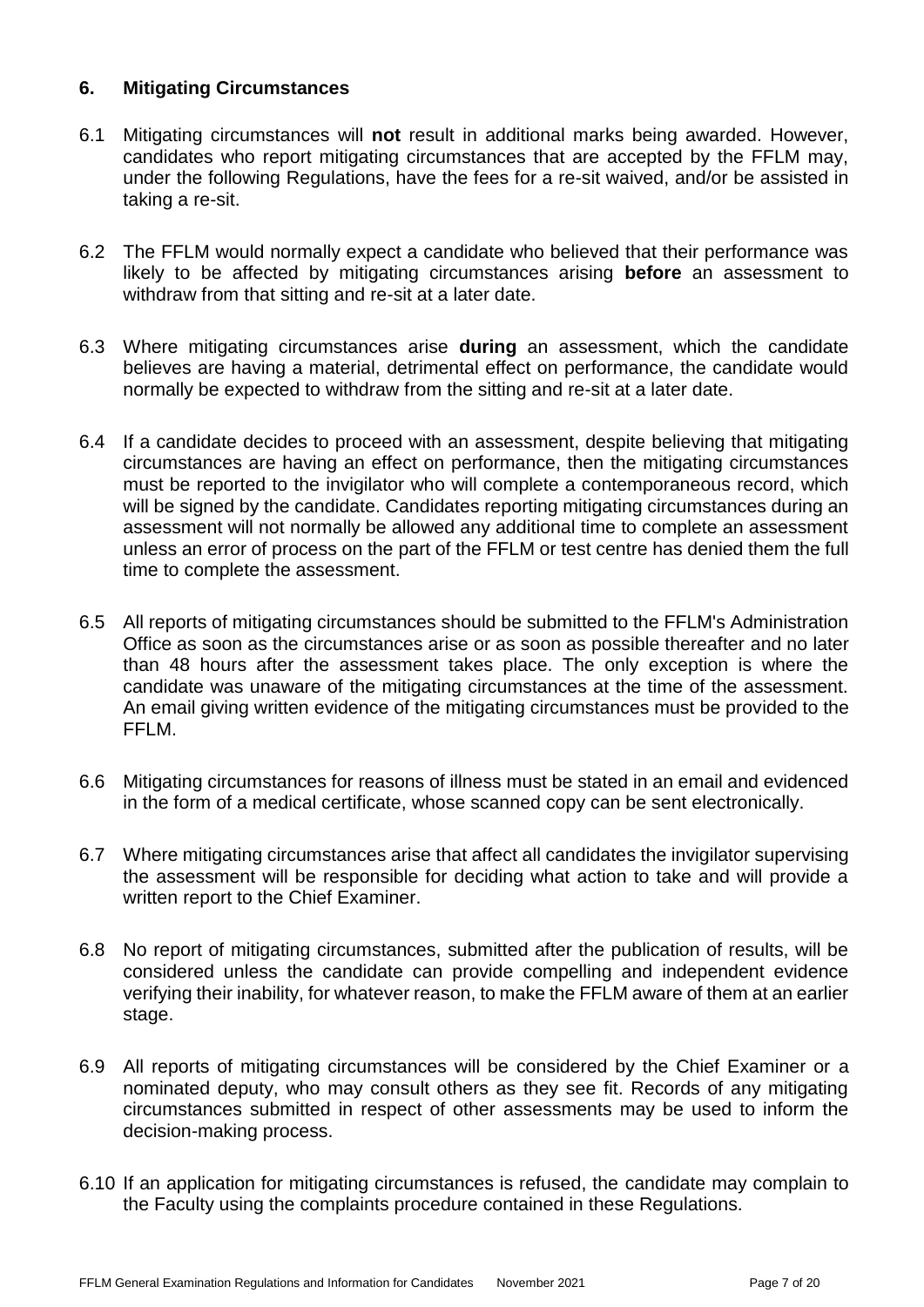# **7. Special Arrangements**

The FFLM will consider special arrangements for candidates with disabilities taking the Knowledge Test, Short Answer Questions and OSCE/OSPE.

### 7.1 Disability

- 7.1.1 Reasonable adjustments will be made to assessment procedures where necessary to meet the needs of individuals who have a disability as defined by the Equality Act 2010. These adjustments will not entail the lowering of standards of assessment.
- 7.1.2 Candidates who would like special arrangements to be made to assist them when taking Part 1 (Knowledge Test) or the Part 2 (Written Paper and OSCE [Objective Structure Clinical Examination]/OSPE [Objective Structured Practical Examination]) must inform the FFLM of their disability **when they apply to sit the assessments** and must complete a disability declaration form. Evidence of the disability will be required. For dyslexic candidates, for instance, a report from an educational psychologist will be required. It is important to note that the report cannot be older than three years and needs to specify what assistance is necessary (e.g. extra time, larger font, different colour paper etc.). Failure to include this information at the time of application may affect the arrangements that can be put in place in time for the examination.
- 7.1.3 Each case will be separately assessed by the Chief Examiner or a nominated deputy. Candidates will be informed in writing whether or not adjustments to assessment procedures will be made to meet their needs.
- 7.2 Pregnancy
	- 7.2.1 Candidates should ensure that they arrange to take an assessment some time before or after their due date.
	- 7.2.2 If a candidate has booked a sitting of the Part 1 or Part 2 exams and subsequently develops pregnancy-related problems or illness close to the date of the assessment, or is in sufficient discomfort on the day of the assessment for her to believe that her condition will have a detrimental effect on performance, she should withdraw from the sitting and, as soon as possible thereafter, submit a medical certificate to the FFLM Administration Office. In these circumstances and at the discretion of the FFLM, no fee will be payable when the candidate next applies for that examination.

### **8. FFLM examinations**

- 8.1 How to enter the FFLM examinations
	- 8.1.1 Candidates can apply for an examination by completing and submitting the relevant application form available on the [FFLM website](http://www.fflm.ac.uk/exams) and paying the appropriate fee.
	- 8.1.2 It is the responsibility of the candidate to ensure that their application is completed by the required closing date. Incomplete or late applications will not be accepted unless this was caused by exceptional circumstances. The dates of examinations and dates of the application period are available on the examinations page of the [FFLM website.](http://www.fflm.ac.uk/exams)
	- 8.1.3 Paper applications are **not** accepted.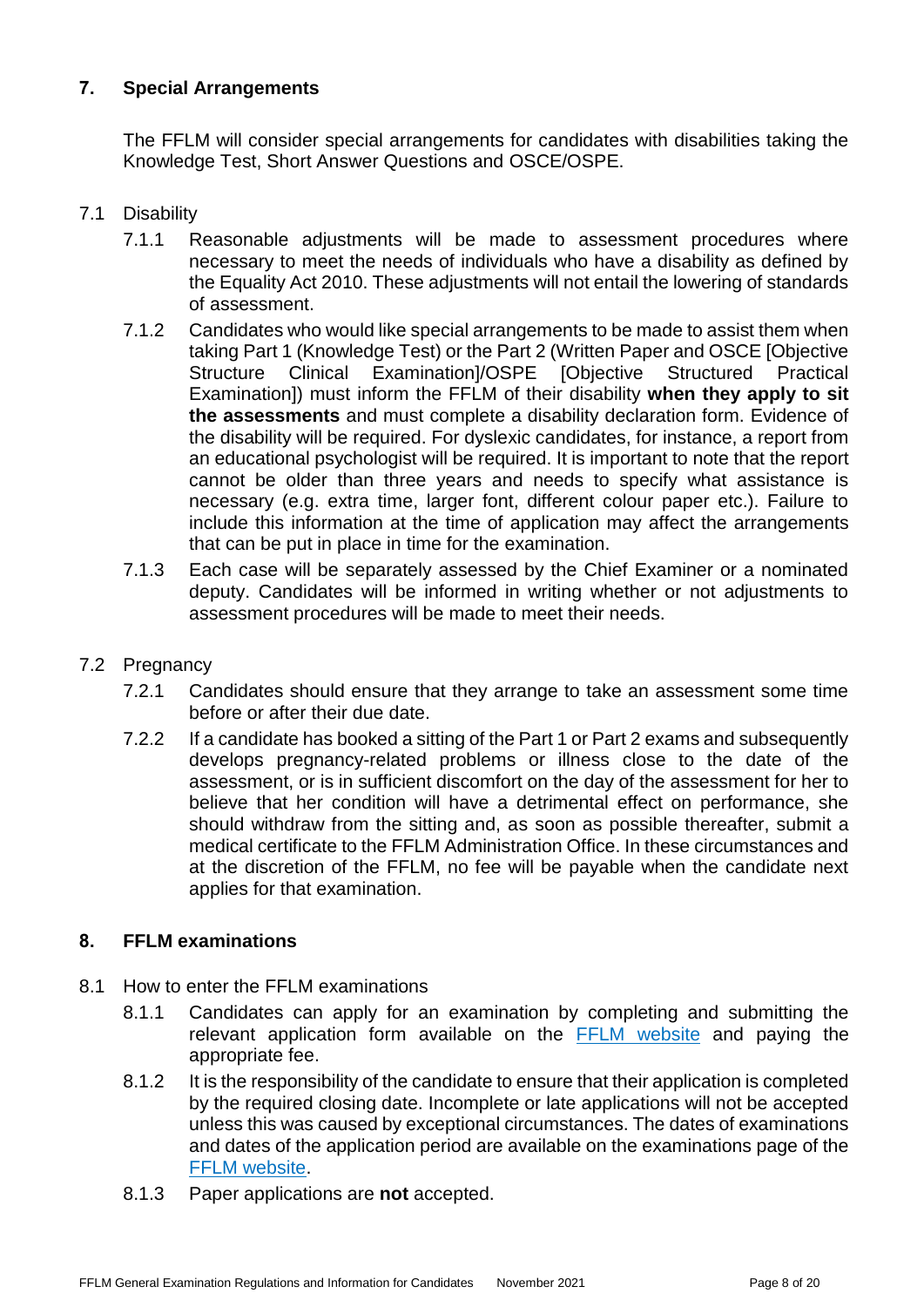# 8.2 Fees

- 8.2.1 Details of fees, which are subject to annual revision, preferred payment methods, dates of examinations and opening and closing dates for applications are available on the Examination's page of the [FFLM website.](http://www.fflm.ac.uk/exams) Alternative methods of payment are also possible. Please email [forensic.medicine@fflm.ac.uk](mailto:forensic.medicine@fflm.ac.uk) for details.
- 8.2.2 A candidate's application is only processed once his/her complete application form and payment are received.

## 8.3 Visas

## **Candidates should check whether the exam they wish to sit is available online.**

- 8.3.1 If a candidate requires a visa to sit an examination in the UK, it is the responsibility of the candidate to ensure that the visa application is made in good time for the examination.
- 8.3.2 After submission of the appropriate application form and fee, the FFLM can confirm the candidate's application to support a visa application.
- 8.3.3 It is ultimately the candidate's responsibility to ensure that they can meet the requirements concerning entry to the UK for attendance at the MFFLM examination. This is a matter over which the FFLM has no control and can accept no responsibility. We therefore ask each candidate to consider carefully whether there is a possibility of having their visa application rejected or not processed in time as we will not refund fees due to visa refusals.
- 8.4 Submission of documentary evidence of primary clinical qualification **may** be requested. The evidence below, which must be sent to the Office by email, if required, will be accepted:
	- 8.4.1 Photocopies of certificates and/or official translations (in English) will be accepted only if they have been prepared and/or authenticated by one of the following:
		- 8.4.1.1 the issuing University or Medical/Nursing/ Healthcare School;
		- 8.4.1.2 a British Consulate or British Council outside the UK;
		- 8.4.1.3 the British Embassy;
		- 8.4.1.4 the British High Commission;
		- 8.4.1.5 the candidate's own Embassy or High Commission in the United Kingdom; or
		- 8.4.1.6 a Fellow or Member of the College or a Chair of the Examining Board of the award body (verification of the Fellow or Member will be sought to ensure that they are affiliated with the issuing University/Medical School and the attested copy should be submitted with an accompanying official stamp/letter from the Fellow, Member or Chair).
	- 8.4.2 Candidates must submit an authenticated translation if their primary medical/nursing/healthcare degree certificate is not in English.
	- 8.4.3 The Faculty reserves the right to request to see the original documents if there is any doubt as to the authenticity of the attested copies of documents.

### 8.5 Names

8.5.1 **Medical candidates** with registration (be it full, limited, or provisional) with the UK General Medical Council (GMC) do **NOT** need to submit documentary evidence of their primary medical qualification, only their GMC number. This regulation is dependent on the primary medical qualification appearing on the GMC website [\(www.gmc-uk.org\)](http://www.gmc-uk.org/). **Dental Candidates** with Registration with the UK General Dental Council (GDC) do **NOT** need to submit documentary evidence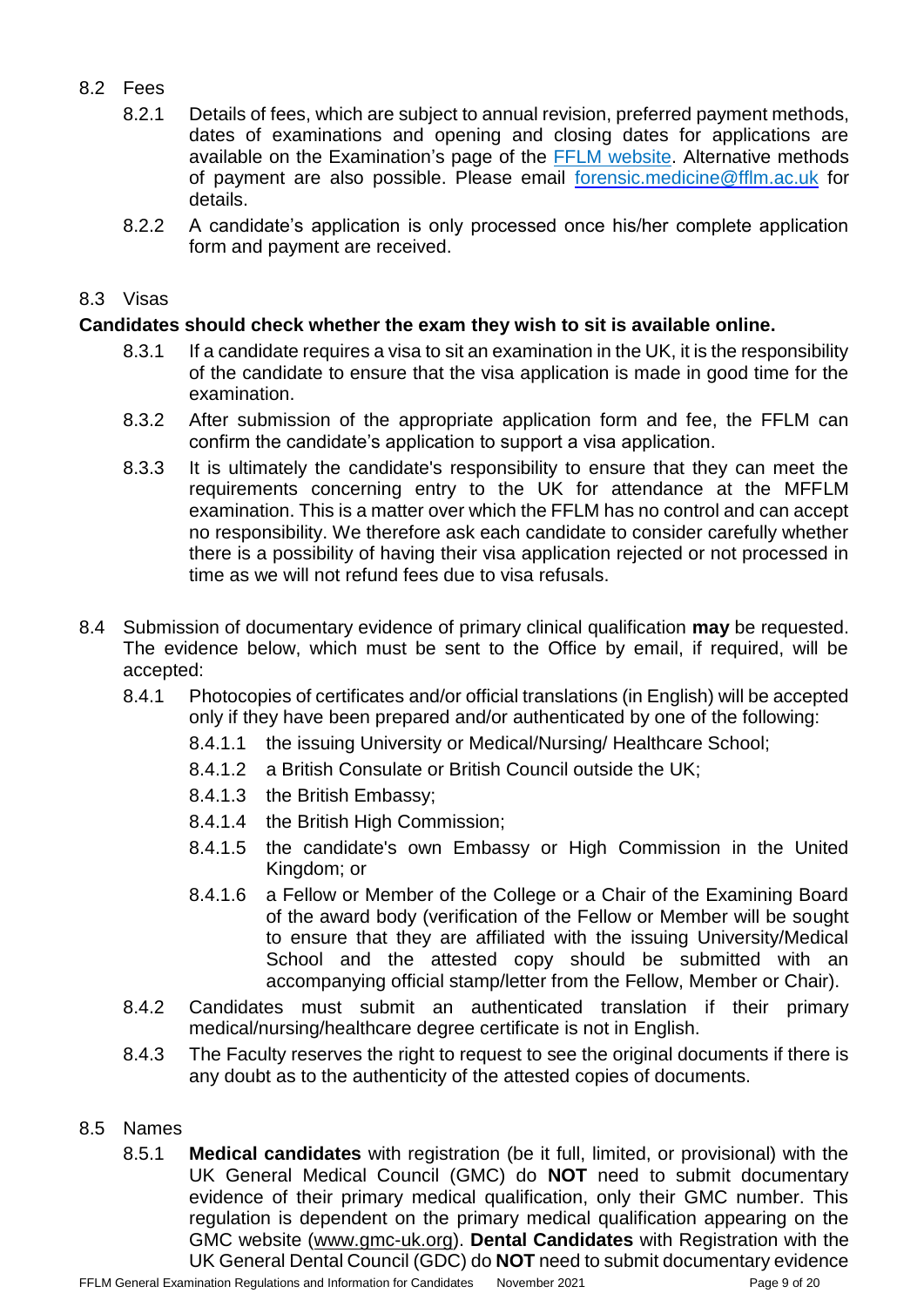of their primary dental qualification, only their GDC number. This regulation is dependent on the primary dental qualification appearing on the GDC website [\(www.gdc-uk.org\)](http://www.gdc-uk.org/).

- 8.5.2 Candidates must ensure that the relevant section of the application form is completed to include their GMC or GDC number, the year and month they obtained their degree and the category of registration they have obtained.
- 8.5.3 MFFLM Candidates who are not registered with the UK General Medical or Dental Council may be asked to submit documentary evidence of their primary medical/dental qualification.
- 8.5.4 If the name under which candidates are applying is different from the name that appears on the original diploma of their primary medical/dental qualification or the GMC/GDC register, they will need to submit a certificate from the issuing university or an affidavit stating that the candidate (in his or her full name) is the same person as that named on the diploma. This requirement also applies to initials and abbreviations.
- 8.5.5 **Healthcare Professionals** (HCPs) who are LFFLM candidates (such as nurses, midwives or paramedic practitioners) need to submit a verified copy of their registration with the relevant Professional Body.
- 8.5.6 **DLM candidates** do not need to submit such proof of registration
- 8.5.7 Entries may not be accepted if there is any discrepancy in the spelling, order or number of names given and candidates must retain the same surname or family name in any further applications.
- 8.5.8 It is the candidate's responsibility to resolve any discrepancies, including the expansion of initials, by obtaining a statement from the issuing authority certifying that the candidate, in his or her full and correct name, is the same person as that named on the diploma.
- 8.5.9 Candidates who change their names by marriage or deed poll must submit authenticated documentary proof of this if they wish to be admitted to the examination in their new names.
- 8.5.10 Names are phonetically translated into English from some languages and this can lead to spelling variations. Some candidates are inconsistent in the spelling of such translations and must realise that this does not allow accurate identification and is not acceptable to the Faculty of Forensic & Legal Medicine. Candidates should ensure that the spelling of their name is consistent on all documents submitted.
- 8.5.11 The records of the Faculty of Forensic & Legal Medicine will show a first name or names followed by the family name. For example, Alan Smith.
- 8.6 Withdrawal from the examination and refund of fees
	- 8.6.1 Notice of withdrawal from the examination must be given in writing, by email, to the Administration Office. Candidates are asked to quote their FFLM candidate number (if known), full name and date of birth in their withdrawal notice to allow Faculty staff to easily identify them.
	- 8.6.2 Only written requests to withdraw will be accepted as official withdrawal requests.
	- 8.6.3 Only in exceptional circumstances can examination applications or fees be transferred from one examination session to another.
	- 8.6.4 Candidates who submit their withdrawal request on or before the closing date will be refunded 90% of the fee.
		- Where possible this refund will be paid in the same way as the original payment was made.
		- Refunds will not be made where candidates submit their withdrawal request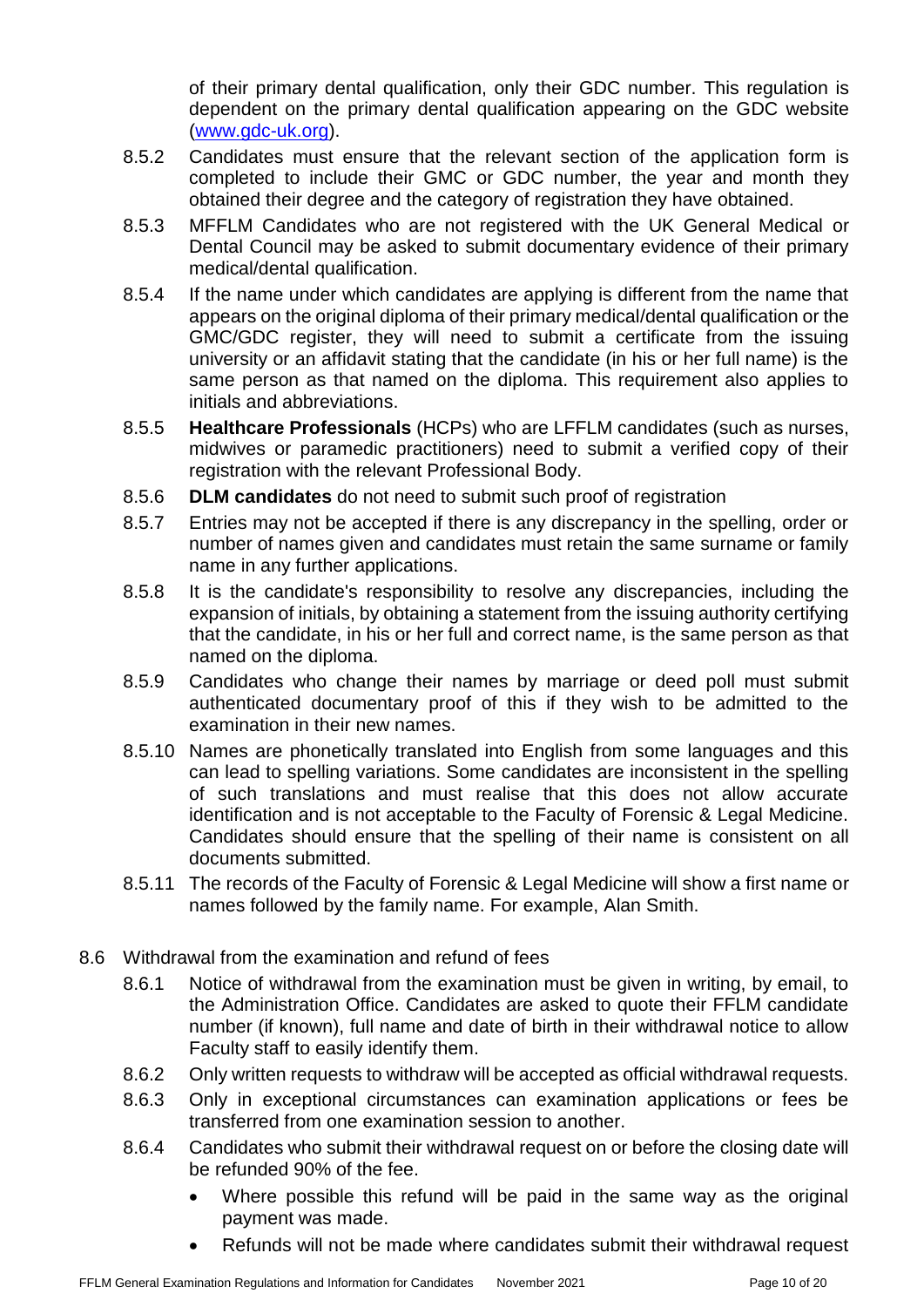after the closing date unless there are circumstances deemed exceptional, which can be substantiated.

- Such requests (accompanied by supporting evidence) must be **submitted within four weeks from the examination date** if they are to be considered.
- Decisions on these cases will be made by the Chief Examiner in consultation with the Chief Examiner's Committee whose decision is final.
- 8.7 Number of attempts allowed

Candidates can apply and sit the FFLM Part 1 and DLM examinations as many times as required. However, FFLM Licentiate and Membership Part 2 candidates are only allowed four attempts. After this time, the process would need to start again with sitting Part 1 and there would then be a maximum of 2 further attempts at Part 2.

## 8.8 Discounting of FFLM Part 2 attempts

- 8.8.1 Candidates who are prevented from attending the examination owing to the following circumstances may apply to have that attempt discounted:
	- 8.8.1.1 Illness just before or during the examination;
	- 8.8.1.2 Involvement in an accident;
	- 8.8.1.3 Death of a close relative (such as parent, sibling, spouse/partner, child).
	- 8.8.1.4 Documentary evidence is required in all cases.
	- 8.8.1.5 Any request for discounting of an attempt must be submitted to the Administration Office within one month of the date of the examination. Requests received at a later stage will not be considered.
	- 8.8.1.6 Decisions about discounting attempts are made by the Chief Examiner in consultation with the Chief Examiner's Committee, whose decision is final.
	- 8.8.1.7 Discounting of attempts will only be allowed for a maximum of two occasions. After this the exam fee will be forfeited.

# 8.9 Centres

The FFLM examinations may be held in various centres within the UK but normally takes place in Central London. Candidates must refer to the Examinations page of the [FFLM](http://www.fflm.ac.uk/exams)  [website](http://www.fflm.ac.uk/exams) for the most up-to-date information. Many of the exams will be held online only. Please check on the website.

### 8.10 After the examination

- 8.10.1 Review of the examination
- 8.10.2 Results are released when the Chief Examiner and the Academic Dean of the FFLM are satisfied that the examination was conducted appropriately and in accordance with the procedures of the Faculty of Forensic & Legal Medicine.
- 8.10.3 The Chief Examiner's Committee considers each question in the MFFLM, DLM and LFFLM prior to its appearance in the examination and reviews the question's performance after every examination, as well as reviewing the examination as a whole. In addition to the final scores obtained by the candidates, the Chief Examiner's Committee will also note the mean score for the examination and the mean scores for, and the discriminatory power of, the questions that comprise each paper. A detailed analysis of the responses to each item (including a separate index of discrimination for every item), and a coefficient indicating the internal reliability of the examination as a whole, are also considered by the Committee. In the light of these analyses, the Chief Examiner's Committee may make modifications to the questions and answers that it deems desirable to ensure that the quality of the examination is maintained.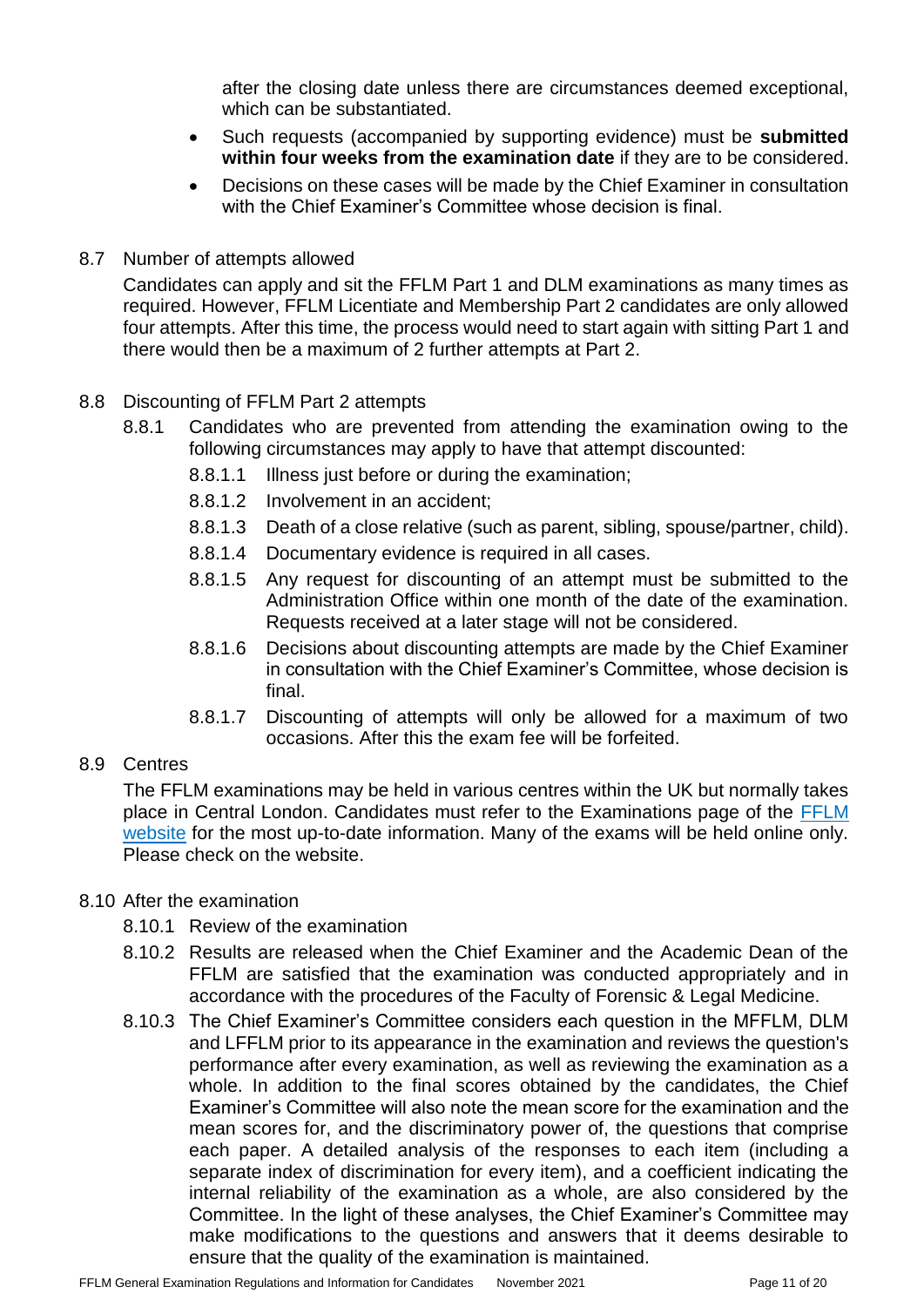### 8.11 Results

- 8.11.1 Results will normally be published on the website within four weeks of the date of the examination. Confirmation and details of results will be emailed within a further four weeks. Results cannot be collected from FFLM or given over the telephone.
- 8.11.2 The FFLM candidate numbers and results of all candidates, both passes and fails, will be published in the [Exams page](http://www.fflm.ac.uk/exams) of the FFLM website. Candidates will not be identified by name. Candidates are advised to take careful note of their candidate number upon receipt of their admission document.
- 8.11.3 Candidates should notify the FFLM of any change of email address as soon as possible. Please note that **personal** email addresses, rather than work ones, are preferred.
- 8.12 Queries on results
	- (a) Candidates may request that their Examination answer sheets are re-marked. There is a charge of £150.00 per paper for this service. This charge will be refunded if an error, made by the FFLM, is identified.
	- (b) Requests for the re-marking of answer sheets should be made in writing to the Chief Examiner, via [forensic.medicine@fflm.ac.uk a](mailto:forensic.medicine@fflm.ac.uk)nd must be received within six weeks of the publication of results.
	- (c) Candidates are reminded that their answer sheets are held for one year only.

### **9. Attendance at, and conduct during, FFLM Examinations – Many of the exams are now being held online. These regulations cover both pencil & paper delivery, and online exams.**

- 9.1 Candidates presenting themselves for the MFFLM, DLM and LFFLM examinations must have complied fully with all admission requirements, including the payment of fees.
- 9.2 Candidates are warned that any breach of FFLM Examination Rules and Regulations will result in severe penalties, including the risk that the relevant Examining Board will permanently debar the candidate from taking any further Examinations. Misconduct before, during or after assessments or evidence of gross lack of competence may be referred to the relevant regulatory body and/or employer.
- 9.3 Candidates should note that, owing to issues of heightened security, the Examination start times might vary. Consequently, candidates are advised not to make travel plans that could be jeopardised if the Examination starts late or is interrupted.
- 9.4 Monitoring candidate behaviour
	- 9.4.1 Candidates are advised that the FFLM Chief Examiner's Committee may employ various systems to identify those candidates who attempt to copy, collude or perform some other act that may be regarded as academic misconduct in FFLM examinations.
	- 9.4.2 The Anomaly Monitoring System (AMS), currently in use in RCP examinations, is one tool that the FFLM Chief Examiner's Committee may use to monitor candidate behaviour in the FFLM examinations.
	- 9.4.3 Should it be agreed that the matter requires full investigation the candidates concerned will be contacted and asked to attend an interview.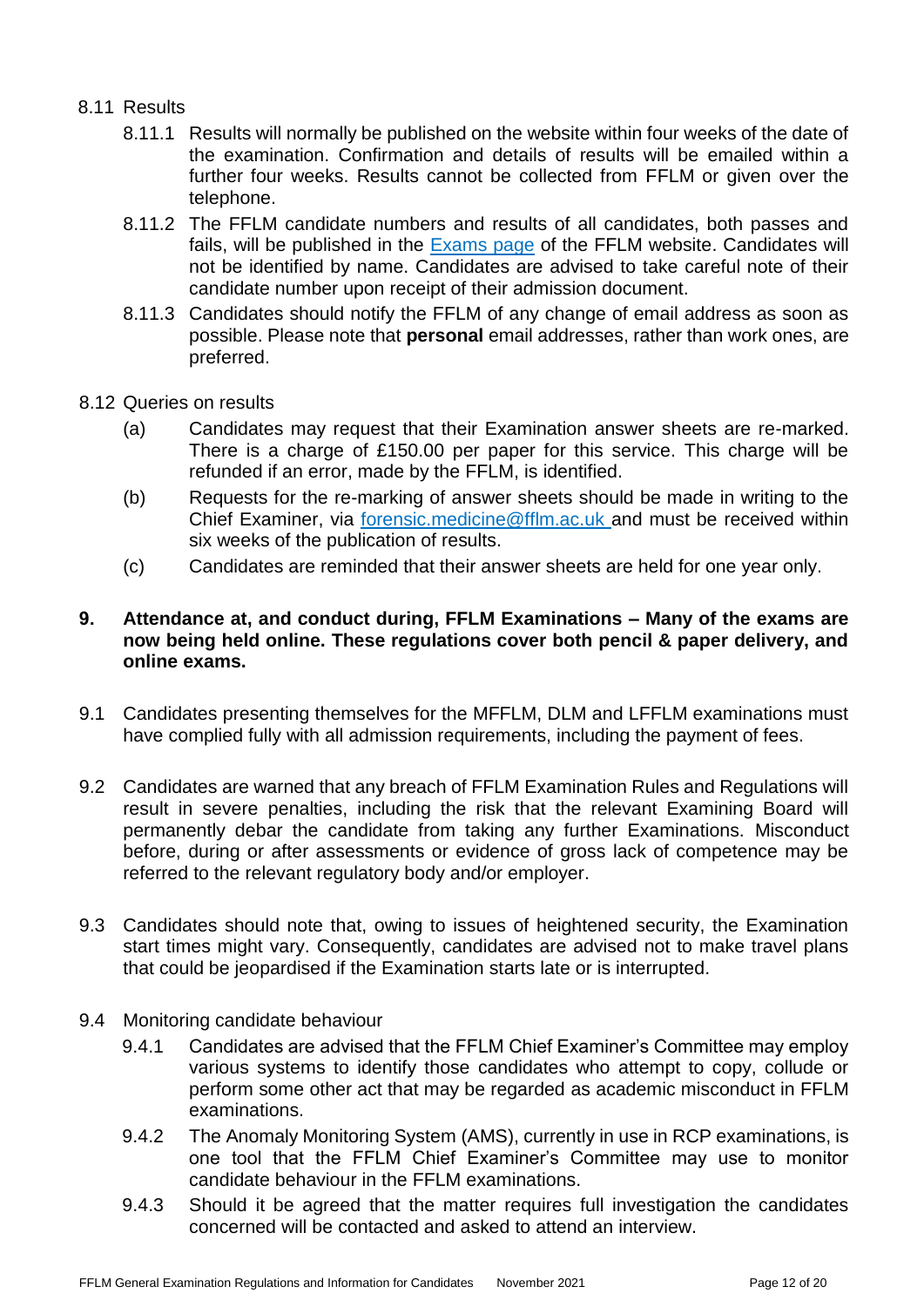- 9.5 Examination Rules and Regulations
	- 9.5.1 Any infringement of the following Rules and Regulations may be reported to the Academic Dean, FFLM Administration Office for consideration by the Board.

## **Pencil and Paper Exams**

- 9.5.2 Candidates are advised to allow for any transport delays when planning their time of arrival at the examination hall as, for security reasons, we cannot guarantee that they will be permitted to enter the examination hall after the start of the examination.
- 9.5.3 Candidates should assemble outside the examination hall at least 30 minutes before the start of the examination and should not enter until instructed by the invigilator(s).
- 9.5.4 Candidates will not be admitted to any paper if they arrive more than 30 minutes after the examination has started, unless in exceptional circumstances with the express permission of the invigilator(s).
- 9.5.5 Candidates will not be admitted unless they produce suitable identification in addition to the admission document. This will normally be a passport. Where candidates do not possess a passport, some other form of identification may be acceptable, providing that it includes both the photograph and signature of the candidate. Alternatively, two forms of identification, one with a photograph and the other with a signature, will be accepted. Admission to the examination will be at the discretion of the invigilator(s). The FFLM observes sensitivity in the visual identification of candidates, but advance notice should be given by candidates of any anticipated difficulties.
- 9.5.6 Candidates must not bring into the examination hall any papers, bags, calculators, mobile phones, pagers, PDAs (or any electronic audio or communication device), textbooks or documents, or items of any kind other than those specifically allowed for that particular examination and previously notified to them. The possession of calculators, mobile phones, pagers, personal stereos or electronic wrist watches or any other such devices that are audible, make calculations, store information or can be used for communication in the examination venue is strictly forbidden. Any unauthorised material will be confiscated and a report detailing the incident and identifying the candidate will be submitted to the Chief Examiner.
- 9.5.7 Where examination halls do not have secure areas to store personal items, any coats, bags or other item(s) brought into the examination hall should be deposited as directed by the invigilator(s). Electronic items must be deactivated and placed away from the candidate's desk.
- 9.5.8 With prior approval (via submission of special need requirements at the time of application), candidates may bring into the examination hall aids that will enable them to remedy a disability e.g. of sight and/or hearing.
- 9.5.9 If a candidate has unwittingly brought any unauthorised paper or item into the examination hall, this should be handed to the invigilator(s) before the examination starts or at the earliest possible opportunity thereafter.
- 9.5.10 Answer sheets are individually numbered (with candidate numbers). Candidates must sit at the desk where the question paper is marked with their candidate number.
- 9.5.11 Candidates must not start reading or answering the examination questions until the start of the examination is announced by the invigilator(s).
- 9.5.12 Candidates must use only the stationery approved by the FFLM. Any rough work must be completed on the approved stationery and handed in with the completed papers.
- 9.5.13 Candidates must comply with all instructions given to them by invigilator(s). Such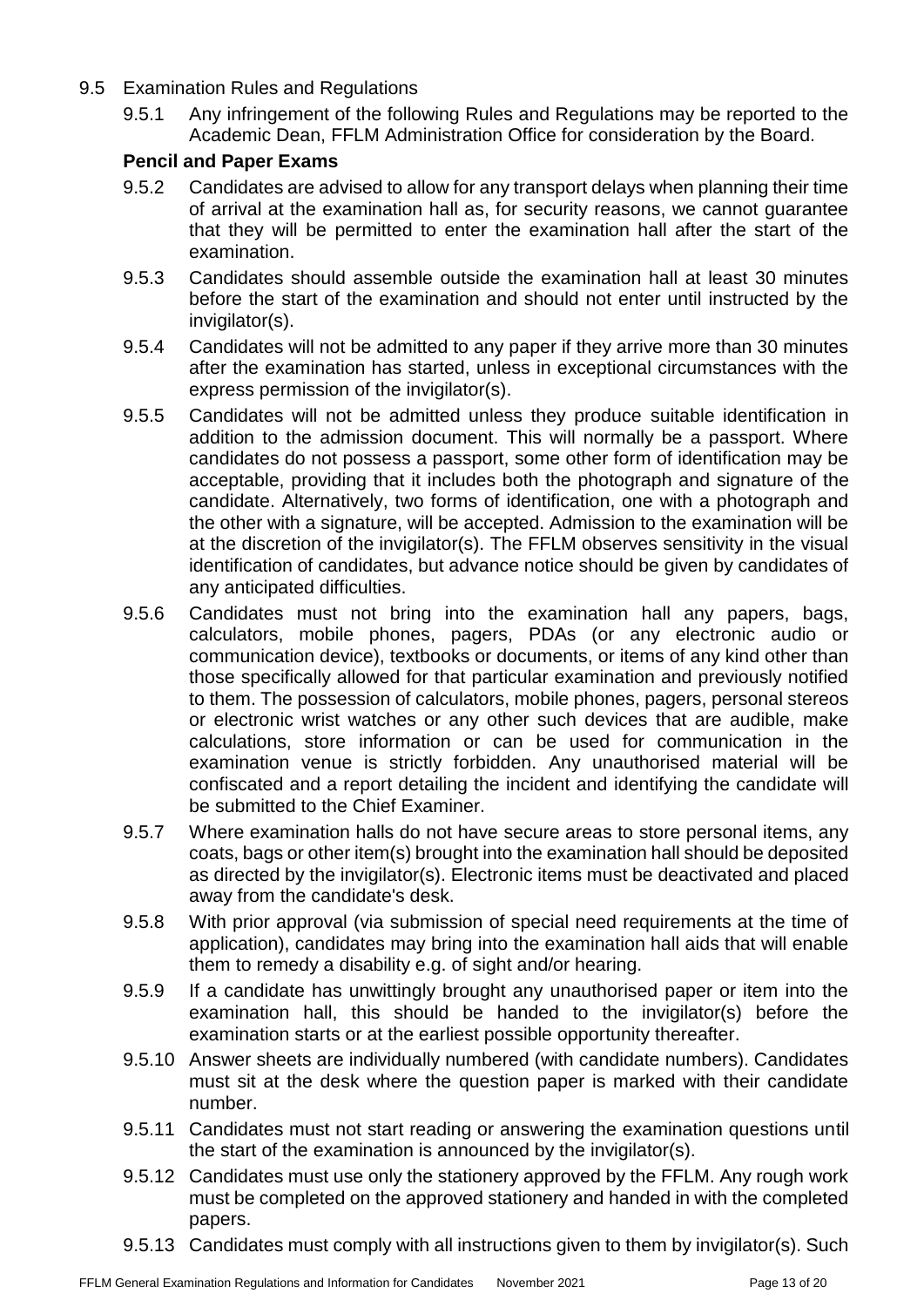instructions may include the instruction to leave the examination hall and not to return during the period of the examination. It is the duty of a candidate to comply with an invigilator's instruction even if they judge the instruction to be unreasonable (there is the right of appeal if a candidate considers that the invigilator has not acted in accordance with these Regulations).

- 9.5.14 Whilst in the examination hall, a candidate must not attempt to read the work of any other candidate or communicate in any way with any other candidate or any other person without the express permission of the invigilator.
- 9.5.15 Where an invigilator suspects a candidate or candidates of infringing FFLM Examination Regulations/examination hall rules he/she shall:
	- a. confiscate any unauthorised material in the possession of the candidate;
	- b. endorse the front cover of the candidate's script with a note of the time when the alleged infringement was discovered. In cases of suspected collusion, invigilators should endorse the script of each candidate suspected of being involved. Wherever possible an invigilator will invite another invigilator to act as witness by countersigning the endorsement;
	- c. allow the candidates in question to continue the examination;
	- d. inform the candidate(s) in question at the end of the examination that a written report of the incident will be submitted to the Chief Examiner; and
	- e. prepare within three working days a written report on the alleged incident and send it with any confiscated materials to the FFLM Administration Office.
- 9.5.16 Any invigilator or examiner present is empowered to refuse to allow a candidate to continue with the examination on grounds of misconduct. Ejection from the examination hall should normally take place only in the event of a candidate's conduct causing disruption to other candidates.
- 9.5.17 Candidates who wish to attract the attention of the invigilator(s) during the examination should do so by raising a hand.
- 9.5.18 Candidates should bring to the attention of the invigilator any factor (e.g. distracting noise) that is adversely affecting them during the examination. Where necessary they should communicate the same in writing to the Chief Examiner at the Administration Office immediately following the examination: [forensic.medicine@fflm.ac.uk](mailto:forensic.medicine@fflm.ac.uk).
- 9.5.19 Once admitted to each part of the examination, candidates must stay for the full duration of each paper. Candidates may not leave the examination hall as a result of finishing the examination paper early. Those who attempt to do so will be deemed to have breached the Examination Regulations.
- 9.5.20 Candidates must not leave the examination hall temporarily, during the period of the examination, unless given express permission by the invigilator(s) to do so. If such permission is given, they must not attempt to contact any other person or consult any material relating to the examination whilst outside the examination hall. They should report to the invigilator(s) on returning to the examination hall.
- 9.5.21 Candidates may not temporarily leave the examination hall during the first 30 minutes of any paper or in the 10 minutes before the scheduled end of each paper.
- 9.5.22 Candidates should stop writing when instructed to do so and remain in their seats in silence while papers, empty answer books, continuation sheets or other papers are collected.
- 9.5.23 Candidates should not remove from the Examination hall any papers or examination materials. Question papers or any part of them, or any individual questions, must not be copied or removed from the Examination hall. All FFLM examination questions are confidential and are copyrighted by the FFLM. A candidate may not communicate any question or part of a question to any other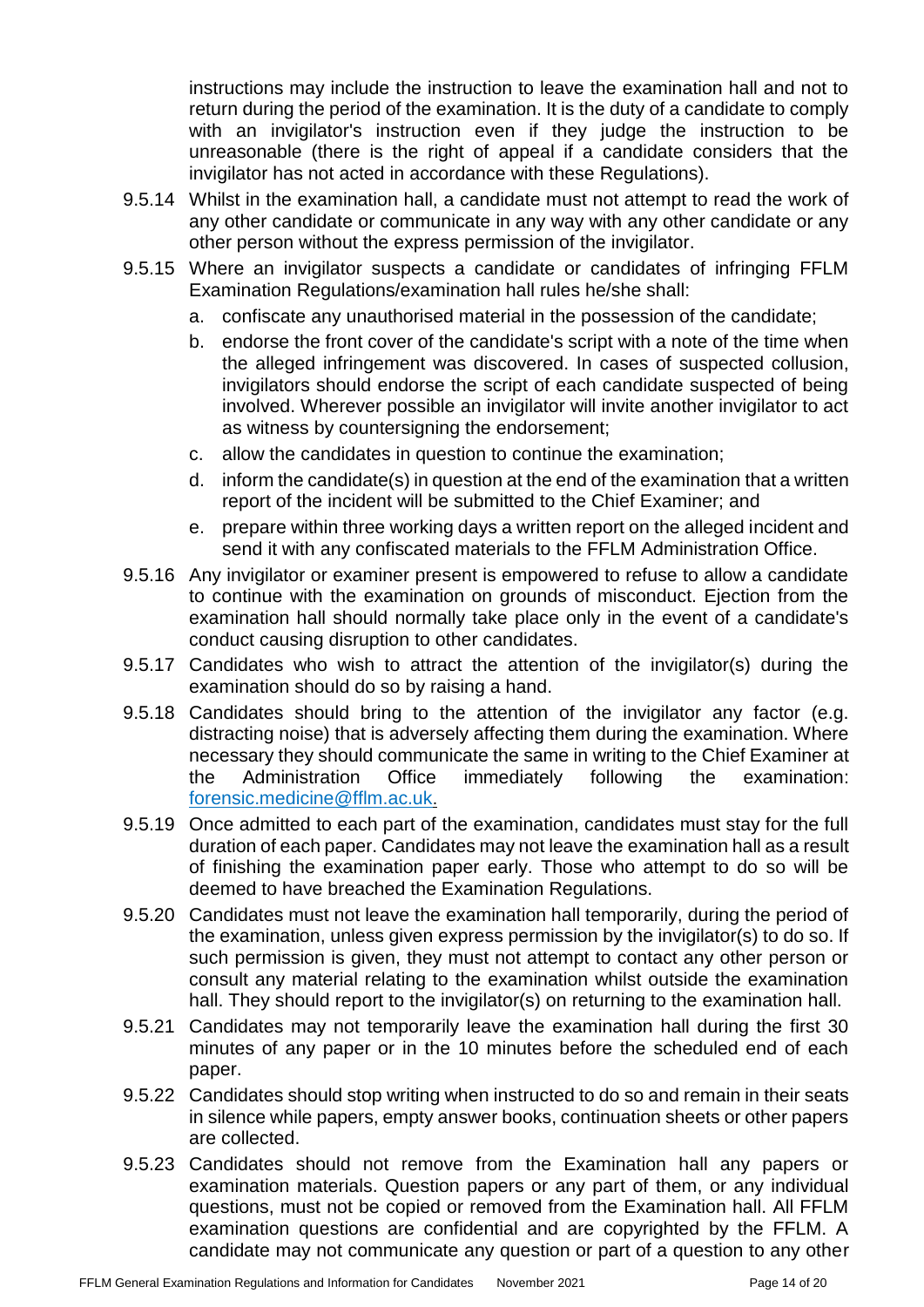person or organisation. To do so would be a serious breach of copyright and of these Regulations, and Misconduct Procedures may be invoked.

- 9.5.24 When authorised to do so by the invigilator(s), candidates should leave the examination hall in an orderly manner.
- 9.5.25 Smoking of any kind, including vaping, is not permitted in any part of an FFLM examination centre.

### **Online examinations**.

- 9.5.26 Candidates will not be admitted to any online paper if they arrive more than 30 minutes after the examination has started, unless in exceptional circumstances with the express permission of the invigilator(s). For OSCES and OSPES, they will not be admitted after their start time unless with the express permission of the invigilators. Candidates not allowed entry will be considered absent.
- 9.5.27 Candidates will not be admitted unless they produce suitable identification in addition to the admission document. This will normally be a passport. Where candidates do not possess a passport, some other form of identification may be acceptable, providing that it includes both the photograph and signature of the candidate. Alternatively, two forms of identification, one with a photograph and the other with a signature, will be accepted. Admission to the examination will be at the discretion of the invigilator(s). The FFLM observes sensitivity in the visual identification of candidates, but advance notice should be given by candidates of any anticipated difficulties. The exact form of identification and the process will be informed to candidates in advance
- 9.5.28 Candidates should not attempt to copy or record any examination content.
- 9.5.29 Candidates must comply with instructions from the remote invigilator.
- 9.5.30 Any technical difficulties should be reported to the invigilator or via the help facility as soon as possible.
- 9.5.31 Candidates must remain connected online and contactable by the invigilator until the end of the exam and may only leave early with permission from the invigilator.
- 9.5.32 Candidates must ensure that they are in an appropriate environment for sitting the examination and this may be required to demonstrate to the invigilator prior to starting and during the examination. NB candidates should leave the environment in the event of an emergency e.g. Fire Alarm sounding.
- 9.5.33 Candidates should be aware that the invigilator may speak to them during the exam and require adjustment to their webcam and equipment.

Candidates may not disclose details or content of the examinations and may be required to sign a Non-Disclosure Agreement prior to the exam.

Candidates are permitted to take breaks during the exam but must request permission from the invigilator. A record will be kept by the invigilator. No additional time will be added to compensate for break times.

Candidates may have drinks and snacks on their desks but wrappings and labels should have been removed in advance.

The following are violations of the rules for candidates sitting online exams and will be recorded by invigilators and reported to FFLM.

- Looking at a mobile phone or tablet
- Wearing earplugs or headphones (please inform in advance if hearing aids are required
- Wearing any clothing with the ability to hide materials e.g. hooded items. Items worn for religious purposes are permitted.
- Wearing sunglasses (unless for medical reasons)
- Wearing Smart glasses.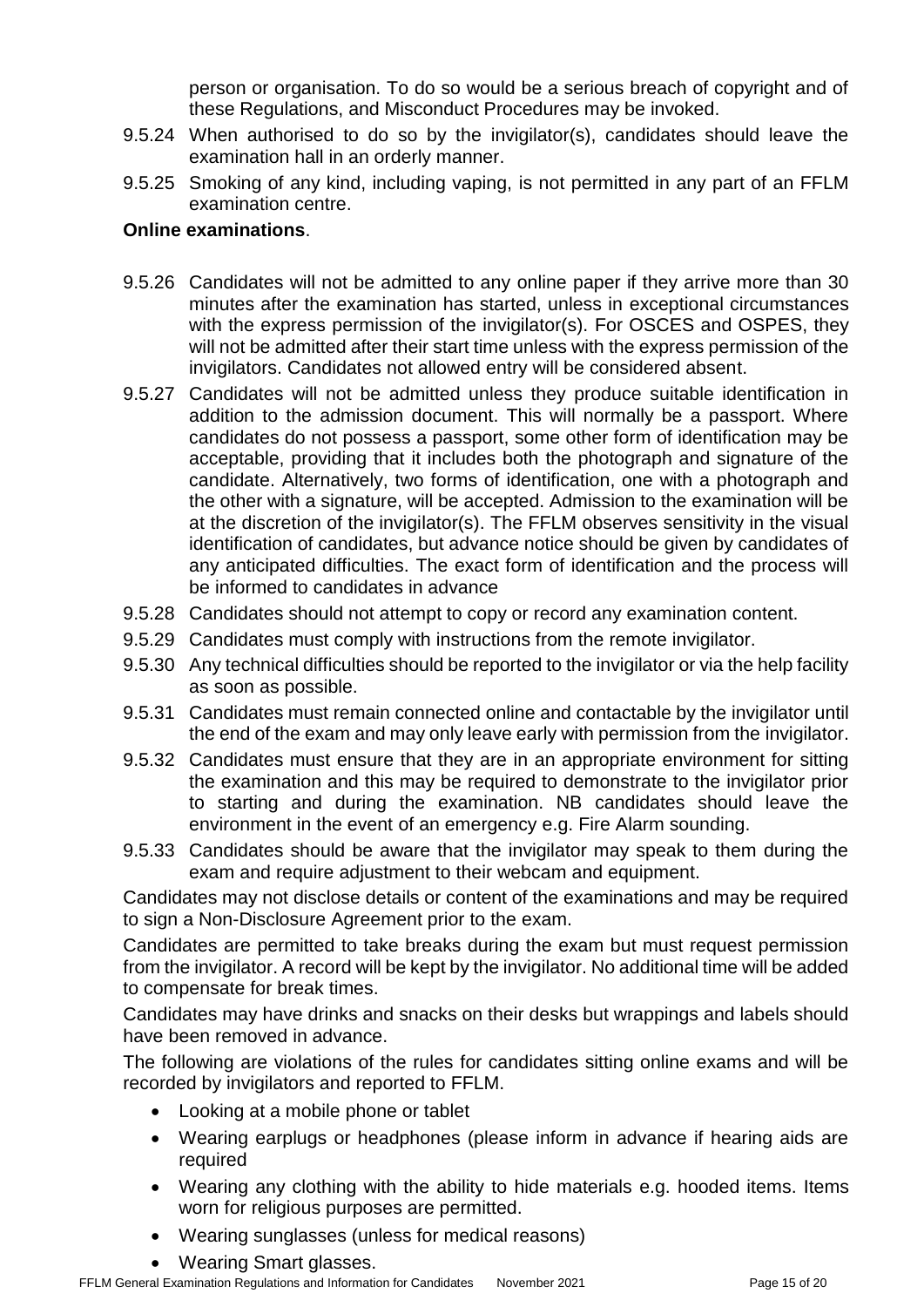- Wearing a Smart watch
- Continuously looking around away from the screen (eve scanning equipment may be used by invigilators)
- Continuously looking at hands and wrists
- Accessing web pages
- Accessing other applications or programmes
- Taking screenshots of content
- Other people in the room
- Talking to anyone outside the room
- Using multiple screens
- Using text books or notes.
- Using a calculator
- Room too dark for the invigilator to properly observe
- Webcam/laptop angled to obscure or hide visibility of candidates face
- Vaping or smoking.
- 9.5.34 Candidates are asked to note that any allegation of academic or professional misconduct that is sustained against a candidate is likely to be reported to employers, sponsors and relevant professional bodies, such as the UK General Medical/Dental Council or Nursing and Midwifery Council or the Health and Care Professions Council.
- 9.5.35 Candidates should note that if any information comes to light at a later stage that indicates that Examination Regulations have been breached, the FFLM reserves the right to invoke the Misconduct Procedures retrospectively.
- 9.5.36 Further information in respect of academic misconduct may be obtained by contacting the Academic Dean, FFLM Administration Office.

# **10. Complaints**

Complaints should be made in writing and addressed to the Chief Examiner at the FFLM Office email address: [forensic.medicine@fflm.ac.uk.](mailto:forensic.medicine@fflm.ac.uk) Complainants should expect a written acknowledgement from the Chief Examiner within 21 days.

### **11. Appeals**

- 11.1 An Appeal to the FFLM is open to a candidate if he is not satisfied with the decision of their exam result.
- 11.2 The following conditions apply:
	- 11.2.1 The appeal must be received within 28 days of the candidate being notified of the examination result or the feedback or reviewing report;
	- 11.2.2 The appellant shall set out in writing the detailed grounds on which the appeal is made to the FFLM office.
	- 11.2.3 All the supporting evidence (for example, medical certificate, supporting statement from other candidates) must accompany the appeal submission.
- 11.3 The Appeal Tribunal is a working group of the Academic Committee. An appeal may be rejected by the Chief Examiner without selecting the Appeal Tribunal for any of the following reasons, or if it is judged to be vexatious or frivolous, without further recourse to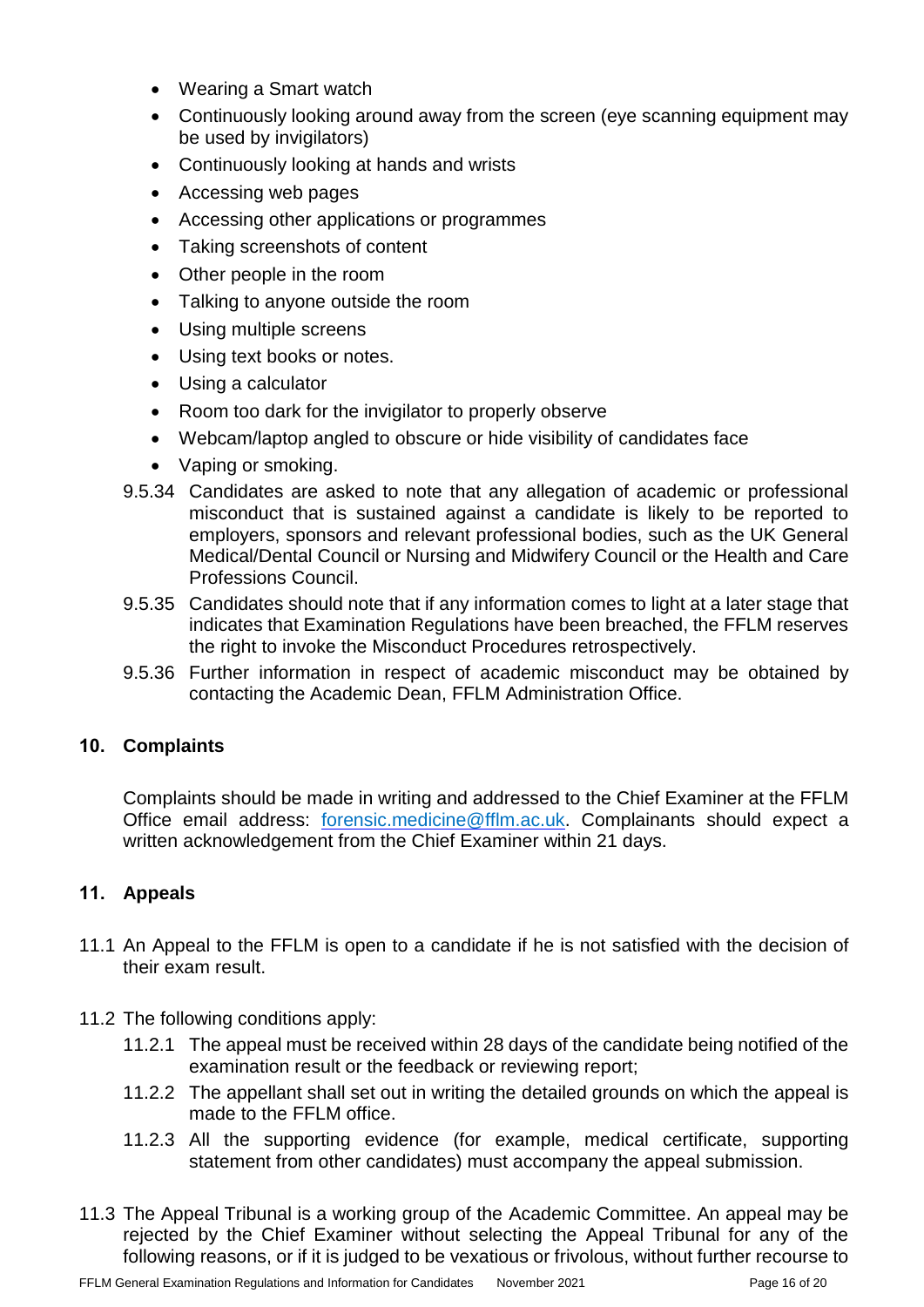the appeals procedures.

- 11.3.1 The candidate did not understand or was not aware of the published examination regulations.
- 11.3.2 The appeal is on grounds that poor syllabus information affected performance. In such circumstances a candidate should submit a complaint.
- 11.3.3 That no contemporaneous, independent, medical or other evidence has been submitted to support an application that academic performance was adversely affected by factors such as ill health.
- 11.3.4 The candidate was not aware of the procedures for presenting mitigating circumstances as detailed in regulation 6. These extenuating circumstances include health or other problems, or difficulties with the running of the programme or way in which the assessment was conducted.
- 11.3.5 No valid reason, i.e., circumstances beyond a candidate's control, has been submitted as explanation for not submitting extenuating circumstances to the attention of the Chief Examiner's Committee before it met.
- 11.3.6 The appeal concerns a long-standing health problem, which the candidate was aware of when applying for the exam.
- 11.3.7 The candidate was subject to a disturbance or illness during an examination and that there is no valid reason for it not to have been brought to the attention of the Chief Examiner's Committee before it met (6.5).
- 11.4 The appeal process could be of two types:
	- 11.4.1 A document review The Written Evaluation; or
	- 11.4.2 An oral hearing and document review –The Oral Hearing.

The candidate is required to select which option he/she wishes to use.

- 11.5 The Written Evaluation
	- 11.5.1 Personnel of the Academic Tribunal:
		- (a) The Academic Dean;
		- (b) The Chief Examiner;
		- (c) A member of the Academic Committee or Faculty Board who has not been directly involved in the candidate's examination.
	- 11.5.2 Process:
		- (a) All documentation submitted by the candidate will be considered. Written evidence will be required from the examiners involved. Any contributory information, which would assist the Tribunal in resolving the Appeal, will also be sought.
		- (b) The Chief Examiner will inform the candidate as to the likely date by when a decision might be expected if it is to exceed 10 days of the deliberation.

The Chairman of The Appeal Tribunal will communicate the outcome of the appeal in writing to the candidate.

11.6 The Oral Hearing

Oral hearings may be online during restrictive government regulations in periods of pandemic etc.

All written evidence to be considered would be required at the time of the submission of the request for an appeal and any late evidence is to be presented no later than 14 days in advance of the hearing.

11.6.1 Personnel: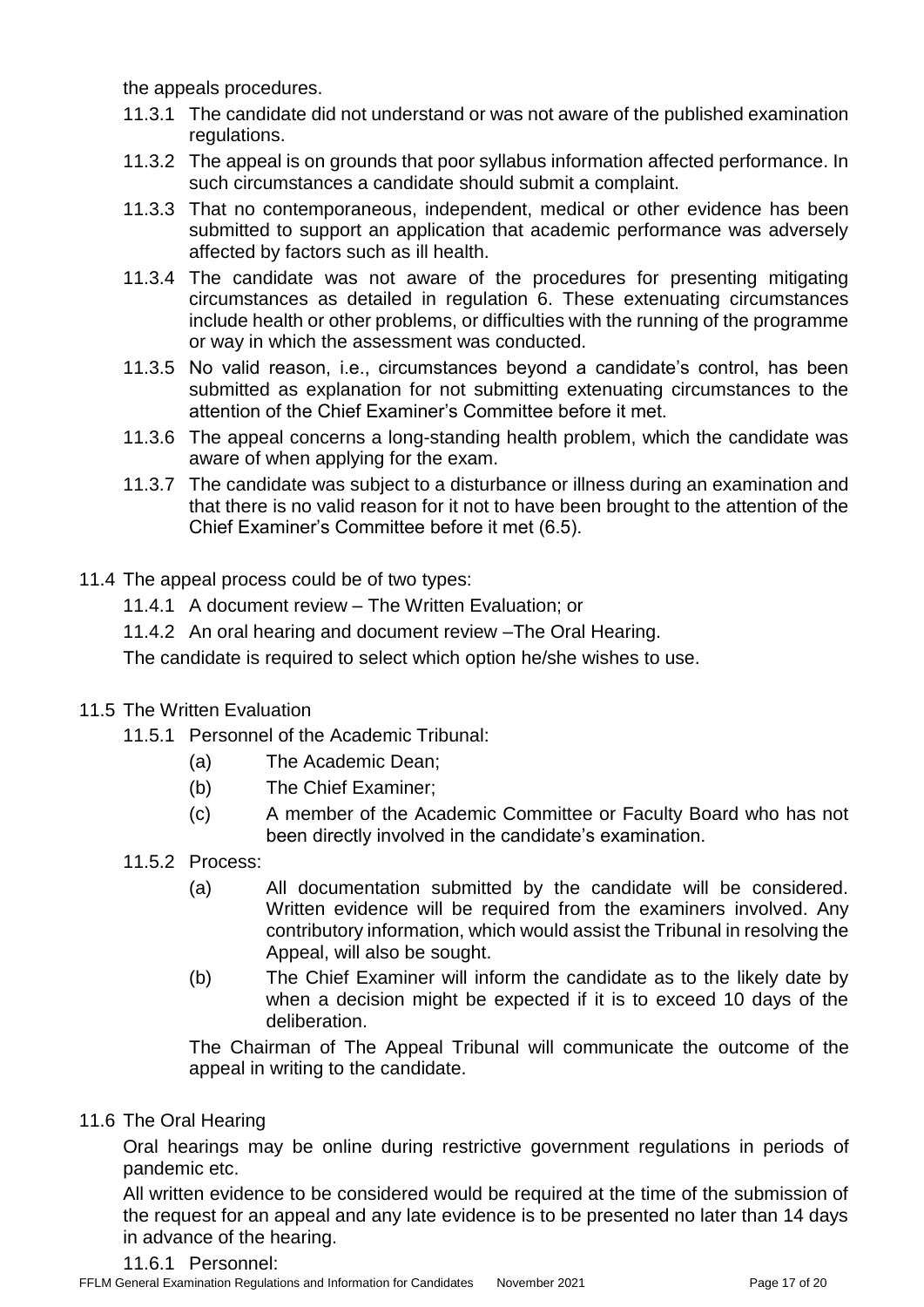- (a) The candidate is required to present his/her case in person and can be accompanied by a friend or adviser should he so wish;
- (b) The names of those designated to serve on the Appeal Tribunal are to be communicated to the appellant 14 days in advance to ensure they have no objections. Otherwise the candidate can opt for a second chairman and two others. NB. Should the appellant choose this option then a second, six-week time frame applies from the date that the Chief Examiner is notified of the appellant's decision.
- (c) A note-taker will be designated for the session.
- (d) A summary will be agreed by the members of the Appeal Tribunal and the appellant.

## **12. Compliance with diversity legislation**

- 12.1 The FFLM is committed to promoting and developing equality and diversity in all its work. It aims to have policies and ways of working that are fair to all individuals and groups. The FFLM has an [equal opportunities policy.](http://www.rcgp.org.uk/the_gp_journey/nmrcgp/regulations_and_syllabus.aspx)
- 12.2 All FFLM examiners are trained in equal opportunities and diversity and are required to update this, every 3 years
- 12.3 The FFLM will consider special arrangements for candidates with disabilities taking the Knowledge Test (SBA) and SAQ/OSCE/OSPE.
- 12.4 The FFLM collects data on FFLM applicants and analyses all FFLM results in relation to equal opportunities monitoring variables.

### **13. Academic and professional misconduct**

- 13.1 Candidates should note that it is an offence for candidates to seek to gain prior knowledge of the clinical cases or scenarios used in the Examination. A candidate will be prevented from proceeding with the LFFLM or MFFLM Part 2 Clinical/Practical Examination (OSCE/OSPE) if it is the examiners' view that his/her conduct is likely to endanger the safety of patients, cause distress or disrupt other candidates.
- 13.2 Where an examiner considers that a candidate is acting in an unprofessional, improper or inappropriate manner during the LFFLM/MFFLM Part 2 Clinical/Practical Examination (OSCE/OSPE) they shall:
	- (a) ask the candidate to stop that particular part of the LFFLM/MFFLM Part 2 Clinical/Practical Examination (OSCE/OSPE);
	- (b) endorse the candidate's clinical mark sheet with a note of the time when the alleged infringement was discovered. Wherever possible an examiner should invite another examiner to act as witness by countersigning the endorsement;
	- (c) decide whether the candidate in question may continue with the LFFLM/MFFLM Part 2 Clinical/Practical Examination (OSCE/OSPE);
	- (d) inform the candidate in question at the end of the LFFLM/MFFLM Part 2 Clinical/Practical Examination (OSCE/OSPE) that a written report of the incident will be submitted to the Chief Examiner; and
	- (e) prepare within three working days a written report on the alleged incident and send it with any confiscated materials (if applicable) to the FFLM examination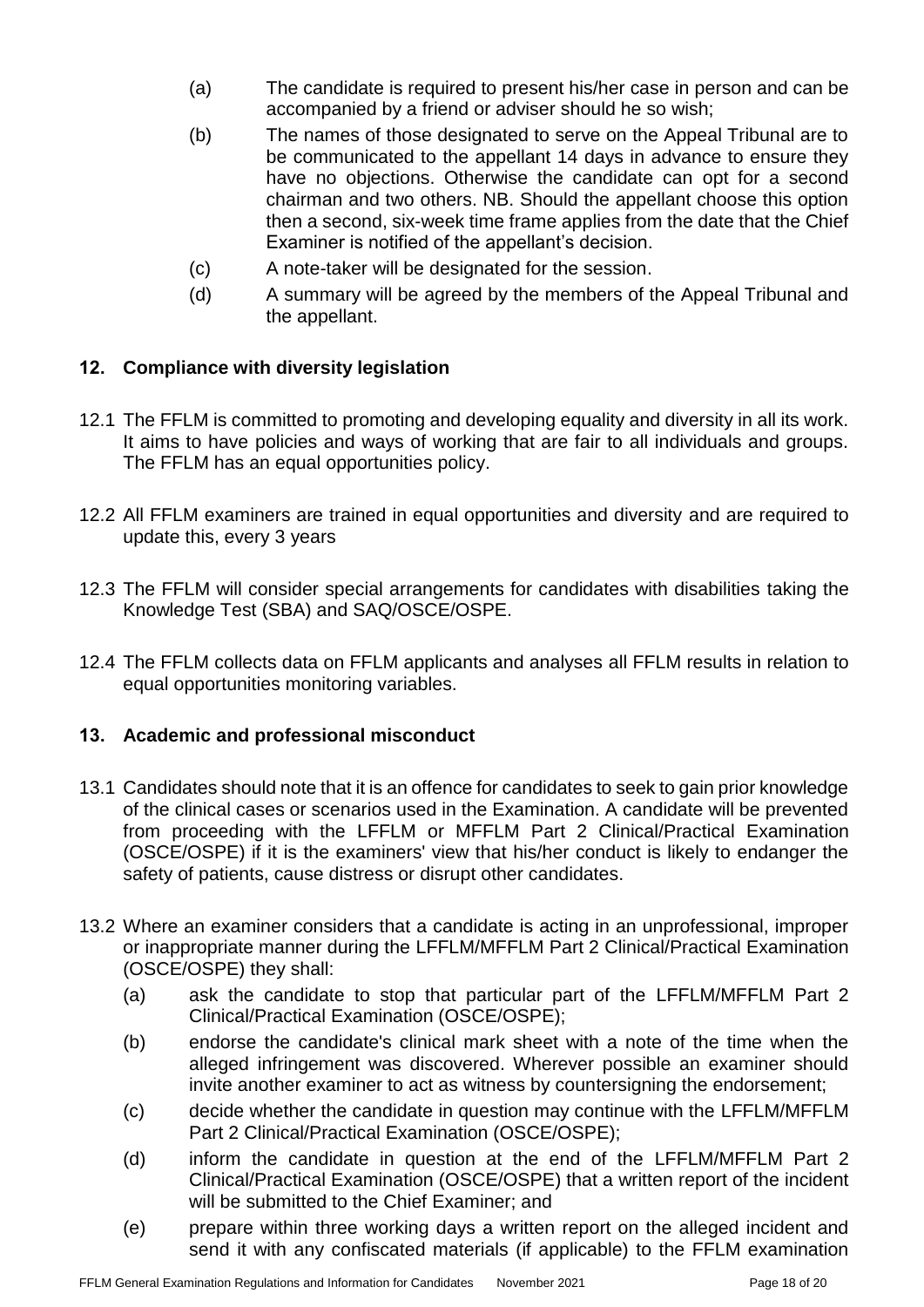Office.

# **14. Language Requirements**

- 14.1 All parts of the FFLM examinations are conducted in English.
- 14.2 As all assessments are conducted in English, the Faculty of Forensic & Legal Medicine advises candidates that in order to be sufficiently prepared to sit the MFFLM examination, their English language ability should be equivalent to IELTS Level 7 in each module. However, candidates do not need to have taken IELTS, the assessment of the Professional and Linguistic Assessments Board (PLAB), or any other language examination, to sit the MFFLM examination.
- 14.3 The MFFLM or LFFLM or DLM cannot be used as demonstrating competency in the English language, for which PLAB is necessary before doctors can obtain Limited Registration with the GMC. Full details are available from:

PLAB Test Section General Medical Council Email: [registrationhelp@gmc-uk.org](mailto:registrationhelp@gmc-uk.org) For further information please refer to the GMC website [\(www.gmc-uk.org\)](http://www.gmc-uk.org/).

- 14.4 Registration with the General Medical Council (GMC) is required for all candidates intending to work as doctors in the UK. Registration with the GMC is not necessary in order to take the MFFLM examination. However, prospective candidates who intend to obtain training in a forensic unit, whether paid or unpaid, must register with the GMC.
- 14.5 A list showing those overseas qualifications eligible for full registration is given at the front of the Medical Register published by the GMC. Doctors who are British nationals and/or who hold a qualification of one of the countries of the European Community are subject to special conditions and should seek advice directly from the GMC.
- 14.6 Application forms and pamphlets giving details of the requirements of each kind of registration may be obtained by contacting the General Medical Council: [registrationhelp@gmc-uk.org.](mailto:registrationhelp@gmc-uk.org)

For further information please refer to the GMC website [\(www.gmc-uk.org\)](http://www.gmc-uk.org/).

# **15. Preparation for the FFLM examinations**

- 15.1 The FFLM recommend that candidates prepare for the Examination by gaining clinical experience in recognised training posts in Medico/Dento-Legal medicine or their subspecialty of forensic medicine and by studying up-to-date postgraduate clinical textbooks and current medical journals.
- 15.2 The FFLM examinations are based on UK legislation and for clinical assessments on the law and clinical practice in the UK. Candidates for the DLM, MFFLM and LFFLM must be knowledgeable about and familiar with UK legislation and, where appropriate, have undertaken clinical forensic work in the UK.